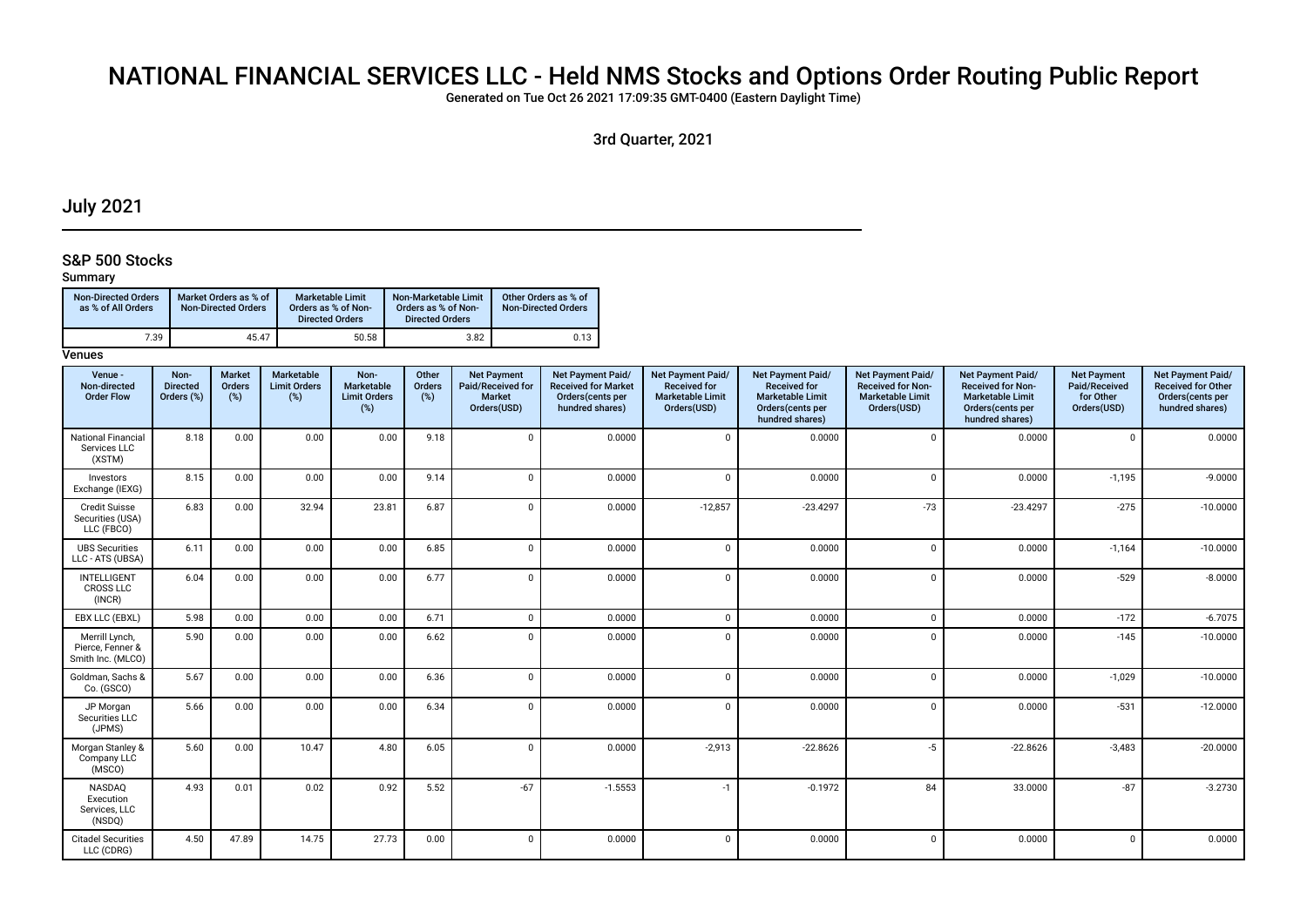| Venue -<br>Non-directed<br><b>Order Flow</b> | Non-<br><b>Directed</b><br>Orders (%) | <b>Market</b><br>Orders<br>(%) | Marketable<br><b>Limit Orders</b><br>(%) | Non-<br><b>Marketable</b><br><b>Limit Orders</b><br>(%) | Other<br>Orders<br>(%) | <b>Net Payment</b><br><b>Paid/Received for</b><br><b>Market</b><br>Orders(USD) | <b>Net Payment Paid/</b><br><b>Received for Market</b><br>Orders(cents per<br>hundred shares) | Net Payment Paid/<br><b>Received for</b><br><b>Marketable Limit</b><br>Orders(USD) | <b>Net Payment Paid/</b><br><b>Received for</b><br><b>Marketable Limit</b><br>Orders (cents per<br>hundred shares) | Net Payment Paid/<br><b>Received for Non-</b><br><b>Marketable Limit</b><br>Orders(USD) | Net Payment Paid/<br><b>Received for Non-</b><br><b>Marketable Limit</b><br>Orders(cents per<br>hundred shares) | <b>Net Payment</b><br>Paid/Received<br>for Other<br>Orders(USD) | Net Payment Paid/<br><b>Received for Other</b><br>Orders(cents per<br>hundred shares) |
|----------------------------------------------|---------------------------------------|--------------------------------|------------------------------------------|---------------------------------------------------------|------------------------|--------------------------------------------------------------------------------|-----------------------------------------------------------------------------------------------|------------------------------------------------------------------------------------|--------------------------------------------------------------------------------------------------------------------|-----------------------------------------------------------------------------------------|-----------------------------------------------------------------------------------------------------------------|-----------------------------------------------------------------|---------------------------------------------------------------------------------------|
| Barclays Capital,<br>Inc. (LEHM)             | 3.62                                  | 0.00                           | 0.00                                     | 0.00                                                    | 4.06                   |                                                                                | 0.0000                                                                                        |                                                                                    | 0.0000                                                                                                             |                                                                                         | 0.0000                                                                                                          | $-385$                                                          | $-10.0000$                                                                            |
| VIRTU Americas,<br>LLC (NITE)                | 2.96                                  | 30.11                          | 14.51                                    | 26.89                                                   | 0.00                   |                                                                                | 0.0000                                                                                        |                                                                                    | 0.0000                                                                                                             |                                                                                         | 0.0000                                                                                                          |                                                                 | 0.0000                                                                                |
| <b>VIRTU Americas</b><br>LLC (KCGM)          | 2.79                                  | 0.00                           | 27.20                                    | 14.35                                                   | 2.50                   |                                                                                | 0.0000                                                                                        | $-7,361$                                                                           | $-23.1884$                                                                                                         | $-60$                                                                                   | $-23.1884$                                                                                                      | $-64$                                                           | $-10.0000$                                                                            |
| Deutsche Bank<br>Securities Inc.<br>(DBAB)   | 2.33                                  | 0.00                           | 0.00                                     | 0.00                                                    | 2.62                   |                                                                                | 0.0000                                                                                        |                                                                                    | 0.0000                                                                                                             |                                                                                         | 0.0000                                                                                                          | $-49$                                                           | $-10.0000$                                                                            |
| CODA MARKETS,<br>INC. (CODA)                 | 2.33                                  | 0.00                           | 0.00                                     | 0.00                                                    | 2.62                   |                                                                                | 0.0000                                                                                        |                                                                                    | 0.0000                                                                                                             |                                                                                         | 0.0000                                                                                                          | $-273$                                                          | $-5.0000$                                                                             |
| <b>BIDS Trading LP</b><br>(BIDS)             | 2.25                                  | 0.00                           | 0.00                                     | 0.00                                                    | 2.53                   |                                                                                | 0.0000                                                                                        |                                                                                    | 0.0000                                                                                                             |                                                                                         | 0.0000                                                                                                          | $-77$                                                           | $-15.0000$                                                                            |
| Instinet LLC<br>(INCA)                       | 2.18                                  | 0.00                           | 0.00                                     | 0.00                                                    | 2.44                   |                                                                                | 0.0000                                                                                        |                                                                                    | 0.0000                                                                                                             |                                                                                         | 0.0000                                                                                                          | $-30$                                                           | $-10.0000$                                                                            |

### National Financial Services LLC (XSTM):

Orders may be routed to NFS's Alternative Trading System, CrossStream. NFS is not charged an explicit fee for orders executed in CrossStream but may receive a trading commission from the contra-side party against which the

Orders to each venue are classified according to the parameters of the child order routed to the venue, not the parent order. For example, a customer market order routed to an ATS as a mid-point peg order will be classifie

### Investors Exchange (IEXG):

NFS may be charged fees or receive rebates for orders executed on specific equities exchanges. Fees and rebates are set by exchange rules, subject to SEC approval, and are non-negotiable.

Visit exchange websites directly for detailed price lists: https://exchange.iex.io/resources/trading/fee-schedule/

Orders to each venue are classified according to the parameters of the child order routed to the venue, not the parent order. For example, a customer market order routed to an ATS as a mid-point peg order will be classifie

### Credit Suisse Securities (USA) LLC (FBCO):

NFS may be charged fees for orders executed in Alternative Trading Systems. These fees are agreed upon between NFS and the Alternative Trading Systems or directly set by the Alternative Trading Systems. NFS may route orders for additional routing to Credit Suisse Securities (USA) LLC, Morgan Stanley & Co. LLC, and VIRTU Americas LLC.

Orders routed further by Credit Suisse Securities (USA) LLC are sent to exchanges which incur fees and rebates based on the exchange rules, subject to SEC approval, and are non-negotiable.

Execution fees and rebates incurred by Credit Suisse Securities (USA) LLC for routing these orders are passed back to NFS plus an additional router fee.

Orders to each venue are classified according to the parameters of the child order routed to the venue, not the parent order. For example, a customer market order routed to an ATS as a mid-point peg order will be classifie

### UBS Securities LLC - ATS (UBSA):

NFS may be charged fees for orders executed in Alternative Trading Systems. These fees are agreed upon between NFS and the Alternative Trading Systems or directly set by the Alternative Trading Systems. Orders to each venue are classified according to the parameters of the child order routed to the venue, not the parent order. For example, a customer market order routed to an ATS as a mid-point peq order will be classifie

### INTELLIGENT CROSS LLC (INCR):

NFS may be charged fees for orders executed in Alternative Trading Systems. These fees are agreed upon between NFS and the Alternative Trading Systems or directly set by the Alternative Trading Systems. Orders to each venue are classified according to the parameters of the child order routed to the venue, not the parent order. For example, a customer market order routed to an ATS as a mid-point peg order will be classifie

### EBX LLC (EBXL):

NFS may be charged fees for orders executed in Alternative Trading Systems. These fees are agreed upon between NFS and the Alternative Trading Systems or directly set by the Alternative Trading Systems. Orders may be routed through EBX LLC in which NFS or its afliates have an interest.

Orders to each venue are classified according to the parameters of the child order routed to the venue, not the parent order. For example, a customer market order routed to an ATS as a mid-point peg order will be classifie

### Merrill Lynch, Pierce, Fenner & Smith Inc. (MLCO):

NFS may be charged fees for orders executed in Alternative Trading Systems. These fees are agreed upon between NFS and the Alternative Trading Systems or directly set by the Alternative Trading Systems or directly set by t Orders to each venue are classified according to the parameters of the child order routed to the venue, not the parent order. For example, a customer market order routed to an ATS as a mid-point peg order will be classifie

### Goldman, Sachs & Co. (GSCO):

NFS may be charged fees for orders executed in Alternative Trading Systems. These fees are agreed upon between NFS and the Alternative Trading Systems or directly set by the Alternative Trading Systems. Orders to each venue are classified according to the parameters of the child order routed to the venue, not the parent order. For example, a customer market order routed to an ATS as a mid-point peg order will be classifie

### JP Morgan Securities LLC (JPMS):

NFS may be charged fees for orders executed in Alternative Trading Systems. These fees are agreed upon between NFS and the Alternative Trading Systems or directly set by the Alternative Trading Systems. Orders to each venue are classified according to the parameters of the child order routed to the venue, not the parent order. For example, a customer market order routed to an ATS as a mid-point peg order will be classifie

### Morgan Stanley & Company LLC (MSCO):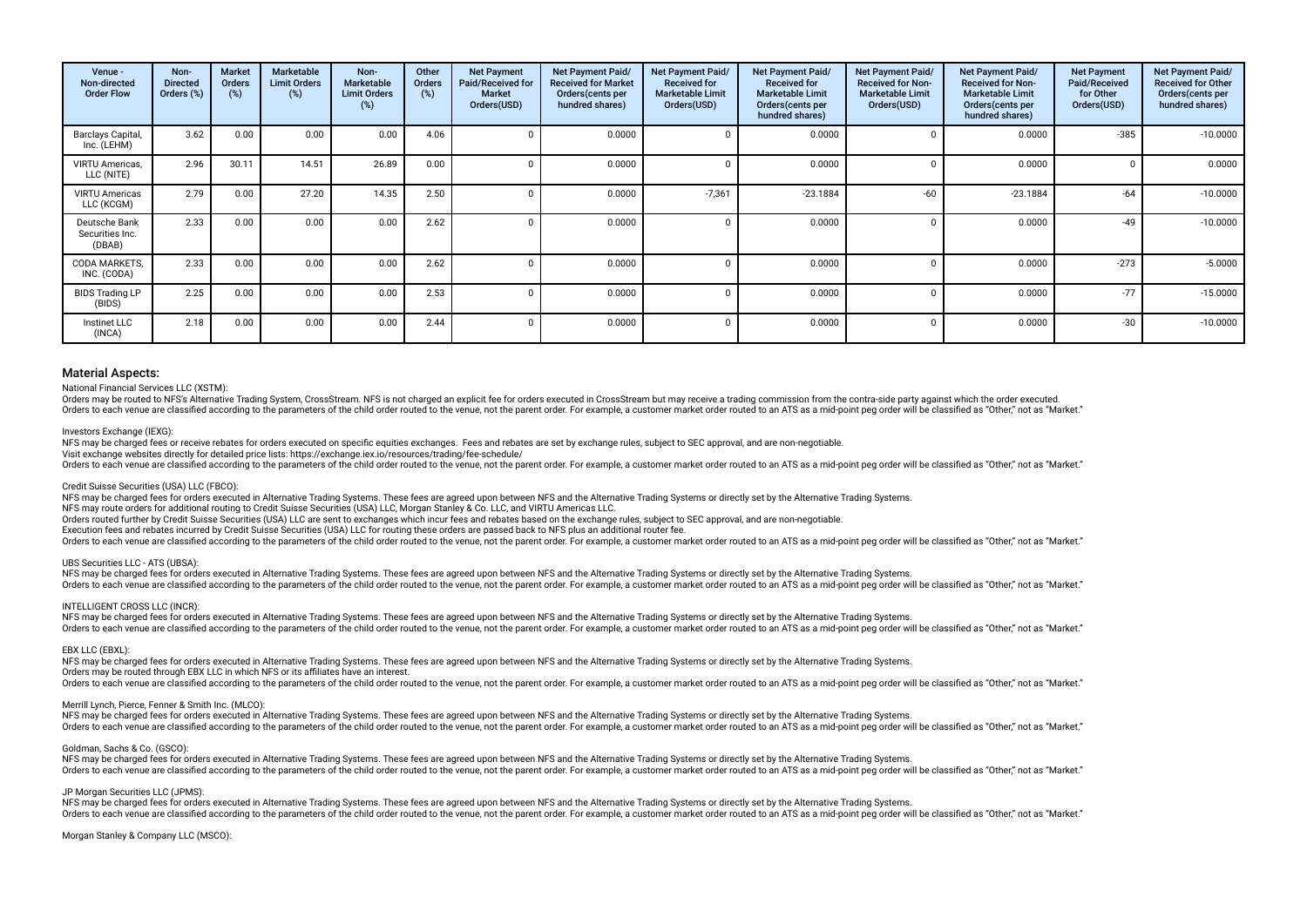Orders routed further by Morgan Stanley & Co. LLC are sent to exchanges which incur fees and rebates based on the exchange rules, subject to SEC approval, and are non-negotiable.

Execution fees and rebates incurred by Morgan Stanley & Co. LLC for routing these orders are passed back to NFS plus an additional router fee.

Orders to each venue are classified according to the parameters of the child order routed to the venue, not the parent order. For example, a customer market order routed to an ATS as a mid-point peg order will be classifie

### NASDAQ Execution Services, LLC (NSDQ):

NFS may be charged fees or receive rebates for orders executed on specifc equities exchanges

Rebates are generally for limit orders required to be displayed on exchange per the SEC Limit Order Display Rule but may also include marketable orders executed on certain exchanges.

Economics associated with Market orders, Marketable Limit orders and Other orders may represent a variety of different interaction types on the exchange, including but not limited to: participating in the exchange's openin removing liquidity on the exchange. The per-share economics described on this report represent a mix of interactions on the exchange.

Fees and rebates are set by exchange rules, subject to SEC approval, and are non-negotiable. Visit exchange websites directly for detailed price lists: https://nasdagtrader.com/Trader.aspx?id=PriceListTrading2

Orders to each venue are classified according to the parameters of the child order routed to the venue, not the parent order. For example, a customer market order routed to an ATS as a mid-point peg order will be classifie

### Citadel Securities LLC (CDRG):

Criters to each venue are classified according to the parameters of the child order routed to the venue, not the parent order. For example, a customer market order routed to an ATS as a mid-point peg order will be classifi

### Barclays Capital, Inc. (LEHM):

NFS may be charged fees for orders executed in Alternative Trading Systems. These fees are agreed upon between NFS and the Alternative Trading Systems or directly set by the Alternative Trading Systems.

Orders to each venue are classified according to the parameters of the child order routed to the venue, not the parent order. For example, a customer market order routed to an ATS as a mid-point peg order will be classifie

### VIRTU Americas, LLC (NITE):

Orders to each venue are classified according to the parameters of the child order routed to the venue, not the parent order. For example, a customer market order routed to an ATS as a mid-point peg order will be classifie

### VIRTU Americas LLC (KCGM):

NFS may be charged fees for orders executed in Alternative Trading Systems. These fees are agreed upon between NFS and the Alternative Trading Systems or directly set by the Alternative Trading Systems. NFS may route orders for additional routing to Credit Suisse Securities (USA) LLC, Morgan Stanley & Co. LLC, and VIRTU Americas LLC.

Orders routed further by VIRTU Americas LLC are sent to exchanges which incur fees and rebates based on the exchange rules, subject to SEC approval, and are non-negotiable.

Execution fees and rebates incurred by VIRTU Americas LLC for routing these orders are passed back to NFS plus an additional router fee.

Orders to each venue are classified according to the parameters of the child order routed to the venue, not the parent order. For example, a customer market order routed to an ATS as a mid-point peg order will be classifie

### Deutsche Bank Securities Inc. (DBAB):

NFS may be charged fees for orders executed in Alternative Trading Systems. These fees are agreed upon between NFS and the Alternative Trading Systems or directly set by the Alternative Trading Systems or directly set by t Orders to each venue are classified according to the parameters of the child order routed to the venue, not the parent order. For example, a customer market order routed to an ATS as a mid-point peg order will be classifie

### CODA MARKETS, INC. (CODA):

NFS may be charged fees for orders executed in Alternative Trading Systems. These fees are agreed upon between NFS and the Alternative Trading Systems or directly set by the Alternative Trading Systems. Orders to each venue are classified according to the parameters of the child order routed to the yenue, not the parent order. For example, a customer market order routed to an ATS as a mid-point peg order will be classifie

### BIDS Trading LP (BIDS):

NFS may be charged fees for orders executed in Alternative Trading Systems. These fees are agreed upon between NFS and the Alternative Trading Systems or directly set by the Alternative Trading Systems.

NFS is charged fees by BIDS Trading LP on a tiered price schedule based on volume thresholds.

Orders to each venue are classified according to the parameters of the child order routed to the venue, not the parent order. For example, a customer market order routed to an ATS as a mid-point peg order will be classifie

### Instinet LLC (INCA):

NFS may be charged fees for orders executed in Alternative Trading Systems. These fees are agreed upon between NFS and the Alternative Trading Systems or directly set by the Alternative Trading Systems. Orders to each venue are classified according to the parameters of the child order routed to the venue, not the parent order. For example, a customer market order routed to an ATS as a mid-point peg order will be classifie

## July 2021

### Non-S&P 500 Stocks

### Summary

| <b>Non-Directed Orders</b><br>as % of All Orders | Market Orders as % of<br><b>Non-Directed Orders</b> | <b>Marketable Limit</b><br>Orders as % of Non-<br><b>Directed Orders</b> | Non-Marketable Limit<br>Orders as % of Non-<br><b>Directed Orders</b> | Other Orders as % of<br><b>Non-Directed Orders</b> |
|--------------------------------------------------|-----------------------------------------------------|--------------------------------------------------------------------------|-----------------------------------------------------------------------|----------------------------------------------------|
| 6.67                                             | 20.65                                               | 64.84                                                                    | 14.36                                                                 | 0.15                                               |

| Venue -<br>Non-directed<br><b>Order Flow</b> | <b>Non</b><br><b>Directed</b><br>Orders $(\%)$ | <b>Market</b><br><b>Orders</b><br>$(\%)$ | Marketable<br><b>Limit Orders</b> | Non-<br>Marketable<br><b>Limit Orders</b> | Other<br><b>Orders</b> | <b>Net Payment</b><br>Paid/Received for<br><b>Market</b><br>Orders(USD) | <b>Net Payment Paid/</b><br><b>Received for Market</b><br>Orders(cents per<br>hundred shares) | <b>Net Payment Paid/</b><br><b>Received for</b><br><b>Marketable Limit</b><br>Orders(USD) | <b>Net Payment Paid/</b><br><b>Received for</b><br><b>Marketable Limit</b><br>Orders (cents per<br>hundred shares) | <b>Net Payment Paid/</b><br><b>Received for Non-</b><br><b>Marketable Limit</b><br>Orders(USD) | Net Payment Paid/<br><b>Received for Non-</b><br><b>Marketable Limit</b><br>Orders(cents per<br>hundred shares) | <b>Net Payment</b><br>Paid/Received<br>for Other<br>Orders(USD) | <b>Net Payment Paid/</b><br><b>Received for Other</b><br>Orders (cents per<br>hundred shares) |
|----------------------------------------------|------------------------------------------------|------------------------------------------|-----------------------------------|-------------------------------------------|------------------------|-------------------------------------------------------------------------|-----------------------------------------------------------------------------------------------|-------------------------------------------------------------------------------------------|--------------------------------------------------------------------------------------------------------------------|------------------------------------------------------------------------------------------------|-----------------------------------------------------------------------------------------------------------------|-----------------------------------------------------------------|-----------------------------------------------------------------------------------------------|
|----------------------------------------------|------------------------------------------------|------------------------------------------|-----------------------------------|-------------------------------------------|------------------------|-------------------------------------------------------------------------|-----------------------------------------------------------------------------------------------|-------------------------------------------------------------------------------------------|--------------------------------------------------------------------------------------------------------------------|------------------------------------------------------------------------------------------------|-----------------------------------------------------------------------------------------------------------------|-----------------------------------------------------------------|-----------------------------------------------------------------------------------------------|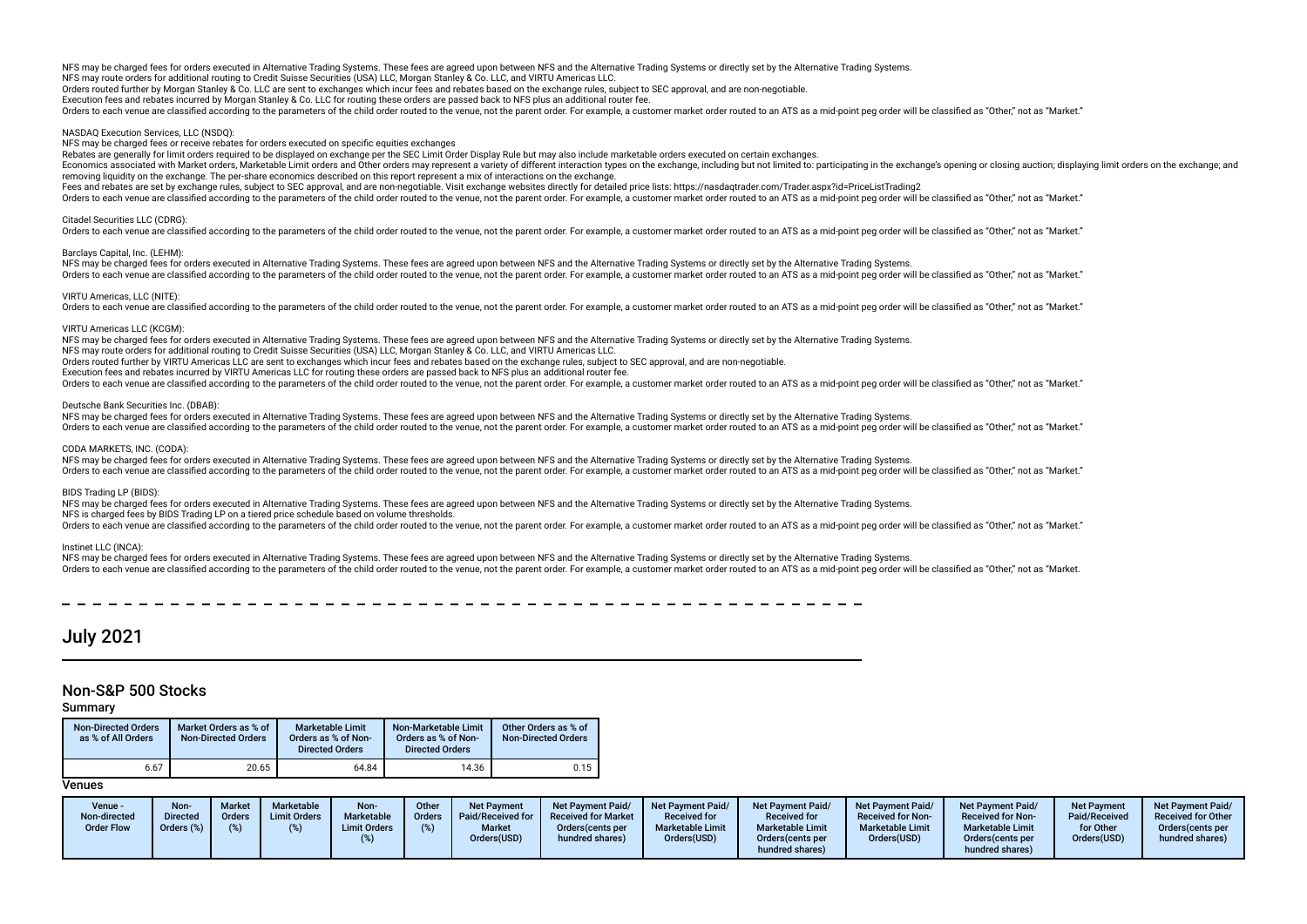| Venue -<br>Non-directed<br><b>Order Flow</b>            | Non-<br><b>Directed</b><br>Orders (%) | Market<br>Orders<br>(%) | Marketable<br><b>Limit Orders</b><br>(%) | Non-<br>Marketable<br><b>Limit Orders</b><br>(%) | Other<br><b>Orders</b><br>$(\%)$ | <b>Net Payment</b><br>Paid/Received for<br><b>Market</b><br>Orders(USD) | Net Payment Paid/<br><b>Received for Market</b><br>Orders(cents per<br>hundred shares) | Net Payment Paid/<br><b>Received for</b><br><b>Marketable Limit</b><br>Orders(USD) | Net Payment Paid/<br><b>Received for</b><br><b>Marketable Limit</b><br>Orders(cents per<br>hundred shares) | Net Payment Paid/<br>Received for Non-<br><b>Marketable Limit</b><br>Orders(USD) | Net Payment Paid/<br>Received for Non-<br><b>Marketable Limit</b><br>Orders(cents per<br>hundred shares) | <b>Net Payment</b><br>Paid/Received<br>for Other<br>Orders(USD) | Net Payment Paid/<br>Received for Other<br>Orders(cents per<br>hundred shares) |
|---------------------------------------------------------|---------------------------------------|-------------------------|------------------------------------------|--------------------------------------------------|----------------------------------|-------------------------------------------------------------------------|----------------------------------------------------------------------------------------|------------------------------------------------------------------------------------|------------------------------------------------------------------------------------------------------------|----------------------------------------------------------------------------------|----------------------------------------------------------------------------------------------------------|-----------------------------------------------------------------|--------------------------------------------------------------------------------|
| <b>National Financial</b><br>Services LLC<br>(XSTM)     | 7.63                                  | 0.00                    | 0.00                                     | 0.00                                             | 7.94                             | $\mathbf{0}$                                                            | 0.0000                                                                                 | $\mathbf 0$                                                                        | 0.0000                                                                                                     | $\mathsf 0$                                                                      | 0.0000                                                                                                   | $\mathbf 0$                                                     | 0.0000                                                                         |
| Credit Suisse<br>Securities (USA)<br>LLC (FBCO)         | 6.93                                  | 0.00                    | 20.61                                    | 5.48                                             | 6.92                             | $\mathbf{0}$                                                            | 0.0000                                                                                 | $-15,105$                                                                          | $-23.4297$                                                                                                 | $-43$                                                                            | $-23.4297$                                                                                               | $-666$                                                          | $-10.0000$                                                                     |
| <b>INTELLIGENT</b><br><b>CROSS LLC</b><br>(INCR)        | 6.68                                  | 0.00                    | 0.00                                     | 0.00                                             | 6.95                             | $\overline{0}$                                                          | 0.0000                                                                                 | $\mathbf 0$                                                                        | 0.0000                                                                                                     | $\mathbf 0$                                                                      | 0.0000                                                                                                   | $-1,082$                                                        | $-8.0000$                                                                      |
| EBX LLC (EBXL)                                          | 6.59                                  | 0.00                    | 0.00                                     | 0.00                                             | 6.86                             | $\mathsf 0$                                                             | 0.0000                                                                                 | $\mathbf 0$                                                                        | 0.0000                                                                                                     | $\mathsf 0$                                                                      | 0.0000                                                                                                   | $-457$                                                          | $-6.7844$                                                                      |
| Investors<br>Exchange (IEXG)                            | 6.53                                  | 0.00                    | 0.00                                     | 0.00                                             | 6.79                             | $\overline{0}$                                                          | 0.0000                                                                                 | $\Omega$                                                                           | 0.0000                                                                                                     | $\mathbf 0$                                                                      | 0.0000                                                                                                   | $-1,462$                                                        | $-9.0000$                                                                      |
| Morgan Stanley &<br>Company LLC<br>(MSCO)               | 6.52                                  | 0.00                    | 7.32                                     | 1.79                                             | 6.69                             | $\mathbf 0$                                                             | 0.0000                                                                                 | $-4,789$                                                                           | $-22.8626$                                                                                                 | $-3$                                                                             | $-22.8626$                                                                                               | $-6,335$                                                        | $-20.0000$                                                                     |
| JP Morgan<br><b>Securities LLC</b><br>(JPMS)            | 6.41                                  | 0.00                    | 0.00                                     | 0.00                                             | 6.67                             | $\mathbf 0$                                                             | 0.0000                                                                                 | $\mathbf 0$                                                                        | 0.0000                                                                                                     | $\mathbf 0$                                                                      | 0.0000                                                                                                   | $-1,194$                                                        | $-12.0000$                                                                     |
| Merrill Lynch,<br>Pierce, Fenner &<br>Smith Inc. (MLCO) | 6.37                                  | 0.00                    | 0.00                                     | 0.00                                             | 6.63                             | $\mathbf{0}$                                                            | 0.0000                                                                                 | $\mathbf 0$                                                                        | 0.0000                                                                                                     | $\mathbf 0$                                                                      | 0.0000                                                                                                   | $-280$                                                          | $-10.0000$                                                                     |
| <b>UBS Securities</b><br>LLC - ATS (UBSA)               | 6.20                                  | 0.00                    | 0.00                                     | 0.00                                             | 6.45                             | $\mathbf{0}$                                                            | 0.0000                                                                                 | $\mathbf 0$                                                                        | 0.0000                                                                                                     | $\mathbf 0$                                                                      | 0.0000                                                                                                   | $-2,419$                                                        | $-10.0000$                                                                     |
| NASDAQ<br>Execution<br>Services, LLC<br>(NSDQ)          | 5.83                                  | 0.08                    | 0.03                                     | 1.24                                             | 6.06                             | $-216$                                                                  | $-4.7492$                                                                              | $-16$                                                                              | $-2.6210$                                                                                                  | 444                                                                              | 30.2441                                                                                                  | $-68$                                                           | $-1.5171$                                                                      |
| Goldman, Sachs &<br>Co. (GSCO)                          | 5.75                                  | 0.00                    | 0.00                                     | 0.00                                             | 5.98                             | $\mathbf{0}$                                                            | 0.0000                                                                                 | $\mathbf 0$                                                                        | 0.0000                                                                                                     | $\mathbf 0$                                                                      | 0.0000                                                                                                   | $-2,047$                                                        | $-10.0000$                                                                     |
| Barclays Capital,<br>Inc. (LEHM)                        | 5.19                                  | 0.00                    | 0.00                                     | 0.00                                             | 5.40                             | $\mathbf{0}$                                                            | 0.0000                                                                                 | $\mathbf 0$                                                                        | 0.0000                                                                                                     | $\mathbf 0$                                                                      | 0.0000                                                                                                   | $-1,182$                                                        | $-10.0000$                                                                     |
| <b>VIRTU Americas</b><br>LLC (KCGM)                     | 2.72                                  | 0.00                    | 19.86                                    | 4.93                                             | 2.56                             | $\mathbf{0}$                                                            | 0.0000                                                                                 | $-13,848$                                                                          | $-23.1884$                                                                                                 | $-68$                                                                            | $-23.1884$                                                                                               | $-153$                                                          | $-10.0000$                                                                     |
| Deutsche Bank<br>Securities Inc.<br>(DBAB)              | 2.58                                  | 0.00                    | 0.00                                     | 0.00                                             | 2.69                             | $\mathbf{0}$                                                            | 0.0000                                                                                 | $\mathbf 0$                                                                        | 0.0000                                                                                                     | $\mathbf 0$                                                                      | 0.0000                                                                                                   | $-104$                                                          | $-10.0000$                                                                     |
| CODA MARKETS,<br>INC. (CODA)                            | 2.56                                  | 0.00                    | 0.00                                     | 0.00                                             | 2.67                             | $\mathbf{0}$                                                            | 0.0000                                                                                 | $\mathbf 0$                                                                        | 0.0000                                                                                                     | $\mathsf 0$                                                                      | 0.0000                                                                                                   | $-528$                                                          | $-5.0000$                                                                      |
| <b>BIDS Trading LP</b><br>(BIDS)                        | 2.49                                  | 0.00                    | 0.00                                     | 0.00                                             | 2.59                             | $\mathbf{0}$                                                            | 0.0000                                                                                 | $\mathbf 0$                                                                        | 0.0000                                                                                                     | $\mathbf 0$                                                                      | 0.0000                                                                                                   | $-164$                                                          | $-15.0000$                                                                     |
| Instinet LLC<br>(INCA)                                  | 2.43                                  | 0.00                    | 0.00                                     | 0.00                                             | 2.53                             | $\mathbf 0$                                                             | 0.0000                                                                                 | $\mathbf 0$                                                                        | 0.0000                                                                                                     | $\mathsf 0$                                                                      | 0.0000                                                                                                   | $-66$                                                           | $-10.0000$                                                                     |
| ITG, Inc. (ITGI)                                        | 1.94                                  | 0.00                    | 0.00                                     | 0.00                                             | 2.01                             | $\mathbf 0$                                                             | 0.0000                                                                                 | $\mathbf 0$                                                                        | 0.0000                                                                                                     | $\mathsf 0$                                                                      | 0.0000                                                                                                   | $-164$                                                          | $-10.0000$                                                                     |

National Financial Services LLC (XSTM):<br>Orders may be routed to NFS's Alternative Trading System, CrossStream. NFS is not charged an explicit fee for orders executed in CrossStream but may receive a trading commission from

Credit Suisse Securities (USA) LLC (FBCO):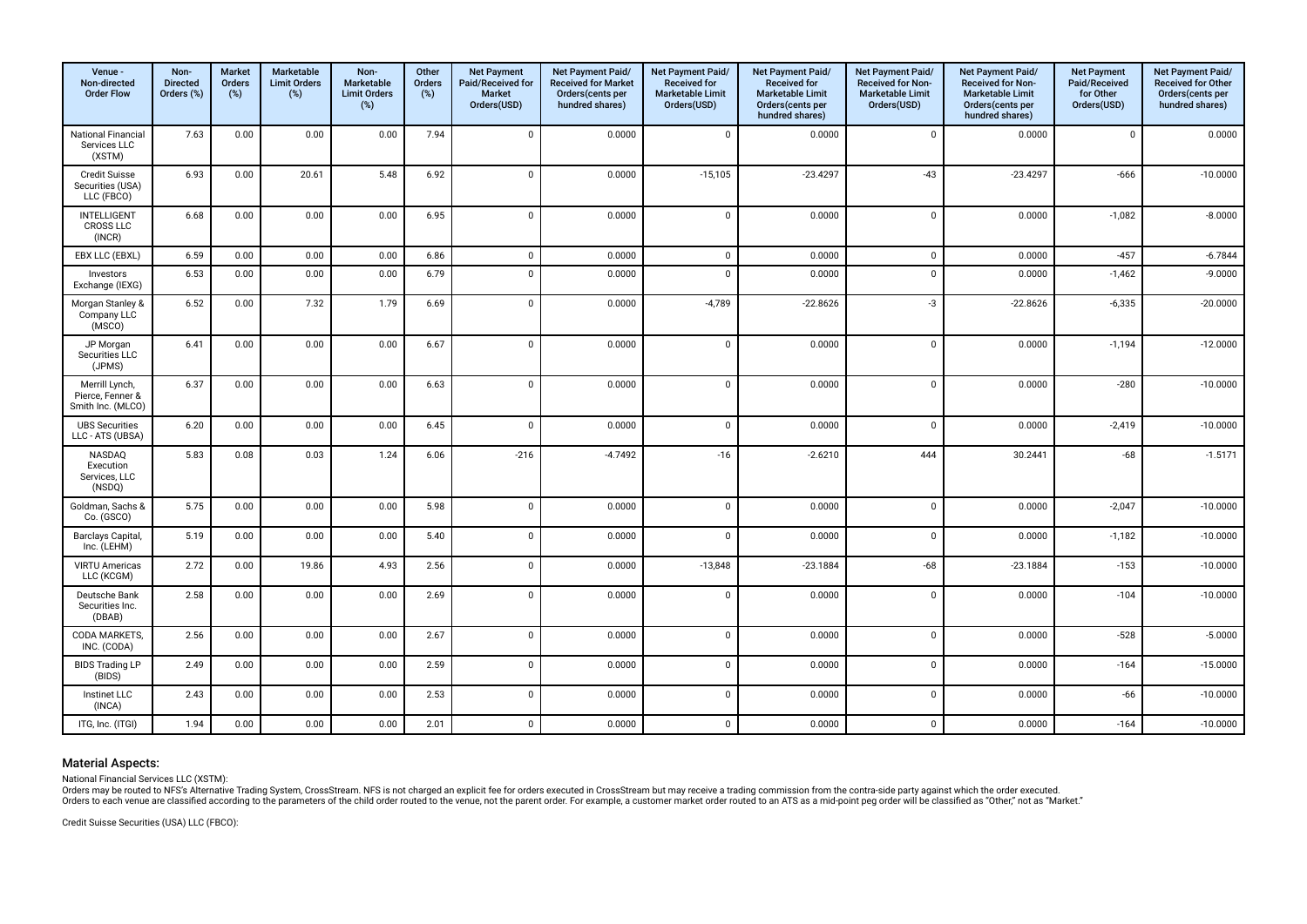Orders routed further by Credit Suisse Securities (USA) LLC are sent to exchanges which incur fees and rebates based on the exchange rules, subject to SEC approval, and are non-negotiable. Execution fees and rebates incurred by Credit Suisse Securities (USA) LLC for routing these orders are passed back to NFS plus an additional router fee. Orders to each venue are classified according to the parameters of the child order routed to the venue, not the parent order. For example, a customer market order routed to an ATS as a mid-point peg order will be classifie

### INTELLIGENT CROSS LLC (INCR):

NFS may be charged fees for orders executed in Alternative Trading Systems. These fees are agreed upon between NFS and the Alternative Trading Systems or directly set by the Alternative Trading Systems. Orders to each venue are classified according to the parameters of the child order routed to the venue, not the parent order. For example, a customer market order routed to an ATS as a mid-point peg order will be classifie

### EBX LLC (EBXL):

NFS may be charged fees for orders executed in Alternative Trading Systems. These fees are agreed upon between NFS and the Alternative Trading Systems or directly set by the Alternative Trading Systems. Orders may be routed through EBX LLC in which NFS or its affiliates have an interest.

Orders to each venue are classified according to the parameters of the child order routed to the venue, not the parent order. For example, a customer market order routed to an ATS as a mid-point peg order will be classifie

### Investors Exchange (IEXG):

NFS may be charged fees or receive rebates for orders executed on specific equities exchanges. Fees and rebates are set by exchange rules, subject to SEC approval, and are non-negotiable. Visit exchange websites directly for detailed price lists: https://exchange.iex.io/resources/trading/fee-schedule/ Orders to each venue are classified according to the parameters of the child order routed to the venue, not the parent order. For example, a customer market order routed to an ATS as a mid-point peg order will be classifie

### Morgan Stanley & Company LLC (MSCO):

NFS may be charged fees for orders executed in Alternative Trading Systems. These fees are agreed upon between NFS and the Alternative Trading Systems or directly set by the Alternative Trading Systems. NFS may route orders for additional routing to Credit Suisse Securities (USA) LLC, Morgan Stanley & Co. LLC, and VIRTU Americas LLC. Orders routed further by Morgan Stanley & Co. LLC are sent to exchanges which incur fees and rebates based on the exchange rules, subject to SEC approval, and are non-negotiable. Execution fees and rebates incurred by Morgan Stanley & Co. LLC for routing these orders are passed back to NFS plus an additional router fee. Orders to each venue are classified according to the parameters of the child order routed to the venue, not the parent order. For example, a customer market order routed to an ATS as a mid-point peo order will be classifie

### JP Morgan Securities LLC (JPMS):

NFS may be charged fees for orders executed in Alternative Trading Systems. These fees are agreed upon between NFS and the Alternative Trading Systems or directly set by the Alternative Trading Systems. Orders to each venue are classified according to the parameters of the child order routed to the venue, not the parent order. For example, a customer market order routed to an ATS as a mid-point peg order will be classifie

### Merrill Lynch, Pierce, Fenner & Smith Inc. (MLCO):

NFS may be charged fees for orders executed in Alternative Trading Systems. These fees are agreed upon between NFS and the Alternative Trading Systems or directly set by the Alternative Trading Systems or directly set by t Orders to each venue are classified according to the parameters of the child order routed to the venue, not the parent order. For example, a customer market order routed to an ATS as a mid-point peg order will be classifie

### UBS Securities LLC - ATS (UBSA):

NFS may be charged fees for orders executed in Alternative Trading Systems. These fees are agreed upon between NFS and the Alternative Trading Systems or directly set by the Alternative Trading Systems. Orders to each venue are classified according to the parameters of the child order routed to the yenue, not the parent order. For example, a customer market order routed to an ATS as a mid-point peg order will be classifie

### NASDAQ Execution Services, LLC (NSDQ):

NFS may be charged fees or receive rebates for orders executed on specifc equities exchanges

Rebates are generally for limit orders required to be displayed on exchange per the SEC Limit Order Display Rule but may also include marketable orders executed on certain exchanges.

Economics associated with Market orders, Marketable Limit orders and Other orders may represent a variety of different interaction types on the exchange, including but not limited to: participating in the exchange's openin removing liquidity on the exchange. The per-share economics described on this report represent a mix of interactions on the exchange.

Fees and rebates are set by exchange rules, subject to SEC approval, and are non-negotiable. Visit exchange websites directly for detailed price lists: https://nasdaqtrader.com/Trader.aspx?id=PriceListTrading2

Orders to each venue are classified according to the parameters of the child order routed to the venue, not the parent order. For example, a customer market order routed to an ATS as a mid-point peo order will be classifie

### Goldman, Sachs & Co. (GSCO):

NFS may be charged fees for orders executed in Alternative Trading Systems. These fees are agreed upon between NFS and the Alternative Trading Systems or directly set by the Alternative Trading Systems. Orders to each venue are classified according to the parameters of the child order routed to the venue, not the parent order. For example, a customer market order routed to an ATS as a mid-point peg order will be classifie

### Barclays Capital, Inc. (LEHM):

NFS may be charged fees for orders executed in Alternative Trading Systems. These fees are agreed upon between NFS and the Alternative Trading Systems or directly set by the Alternative Trading Systems. Orders to each venue are classified according to the parameters of the child order routed to the venue, not the parent order. For example, a customer market order routed to an ATS as a mid-point peg order will be classifie

### VIRTU Americas LLC (KCGM):

NFS may be charged fees for orders executed in Alternative Trading Systems. These fees are agreed upon between NFS and the Alternative Trading Systems or directly set by the Alternative Trading Systems.

NFS may route orders for additional routing to Credit Suisse Securities (USA) LLC, Morgan Stanley & Co. LLC, and VIRTU Americas LLC.

Orders routed further by VIRTU Americas LLC are sent to exchanges which incur fees and rebates based on the exchange rules, subject to SEC approval, and are non-negotiable.

Execution fees and rebates incurred by VIRTU Americas LLC for routing these orders are passed back to NFS plus an additional router fee.

There is each venue are classified according to the parameters of the child order routed to the yenue pot the parent order. For example a customer market order routed to an ATS as a mid-point peo order will be classified a

### Deutsche Bank Securities Inc. (DBAB):

NFS may be charged fees for orders executed in Alternative Trading Systems. These fees are agreed upon between NFS and the Alternative Trading Systems or directly set by the Alternative Trading Systems or directly set by t Orders to each venue are classified according to the parameters of the child order routed to the venue, not the parent order. For example, a customer market order routed to an ATS as a mid-point peg order will be classifie

### CODA MARKETS, INC. (CODA):

NFS may be charged fees for orders executed in Alternative Trading Systems. These fees are agreed upon between NFS and the Alternative Trading Systems or directly set by the Alternative Trading Systems or directly set by t Orders to each venue are classified according to the parameters of the child order routed to the venue, not the parent order. For example, a customer market order routed to an ATS as a mid-point peg order will be classifie

### BIDS Trading LP (BIDS):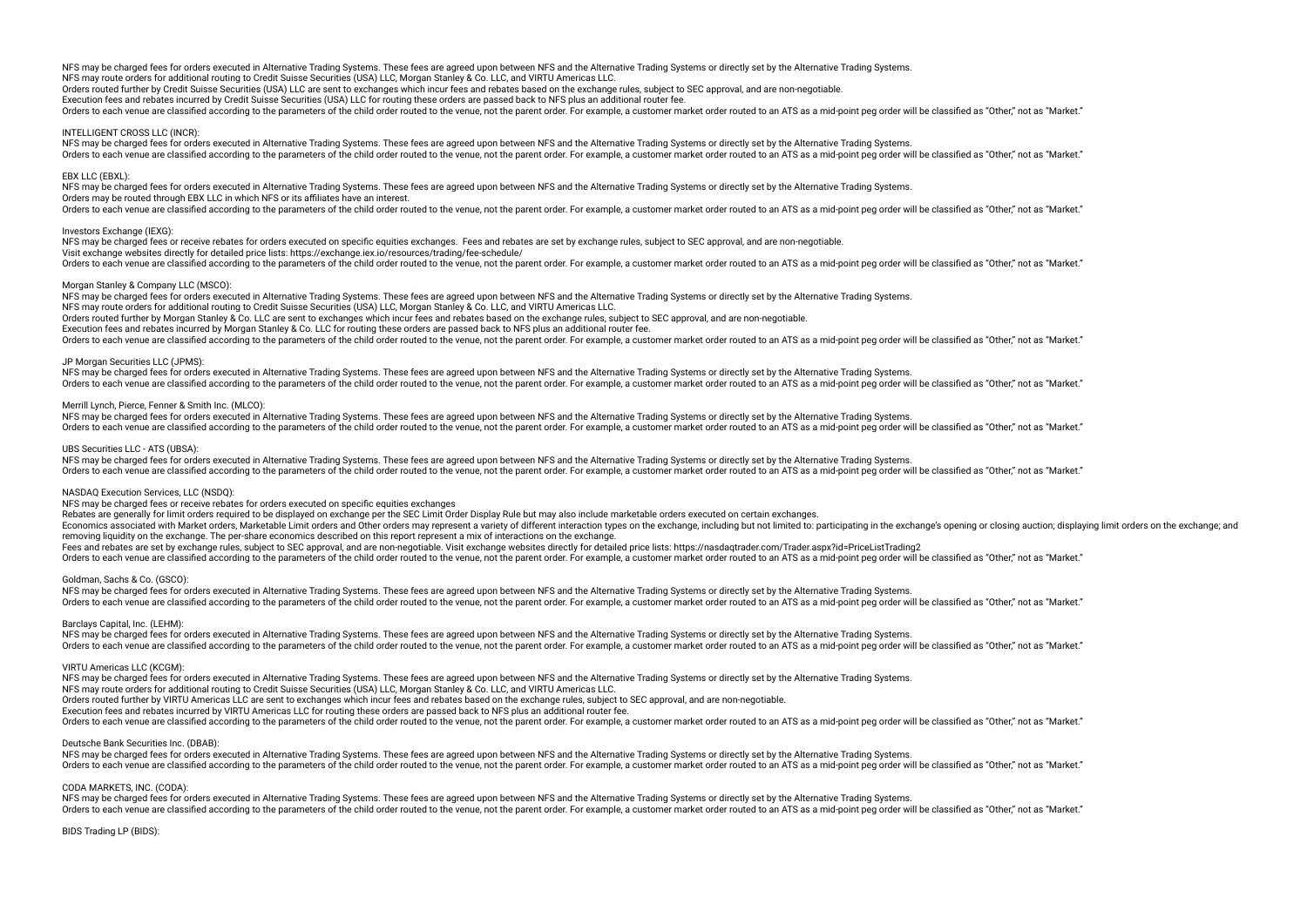NFS may be charged fees for orders executed in Alternative Trading Systems. These fees are agreed upon between NFS and the Alternative Trading Systems or directly set by the Alternative Trading Systems. NFS is charged fees by BIDS Trading LP on a tiered price schedule based on volume thresholds.

Orders to each venue are classified according to the parameters of the child order routed to the venue, not the parent order. For example, a customer market order routed to an ATS as a mid-point peg order will be classifie

### Instinet LLC (INCA):

NFS may be charged fees for orders executed in Alternative Trading Systems. These fees are agreed upon between NFS and the Alternative Trading Systems or directly set by the Alternative Trading Systems or directly set by t Orders to each venue are classified according to the parameters of the child order routed to the venue, not the parent order. For example, a customer market order routed to an ATS as a mid-point peg order will be classifie

### ITG, Inc. (ITGI):

 $\overline{\phantom{0}}$ 

NFS may be charged fees for orders executed in Alternative Trading Systems. These fees are agreed upon between NFS and the Alternative Trading Systems or directly set by the Alternative Trading Systems or directly set by t Orders to each venue are classified according to the parameters of the child order routed to the venue, not the parent order. For example, a customer market order routed to an ATS as a mid-point peg order will be classifie

## July 2021

----------

## **Options**

### **Summary**

| <b>Non-Directed Orders</b><br>as % of All Orders | Market Orders as % of<br><b>Non-Directed Orders</b> | <b>Marketable Limit</b><br>Orders as % of Non-<br><b>Directed Orders</b> | Non-Marketable Limit<br>Orders as % of Non-<br><b>Directed Orders</b> | Other Orders as % of<br><b>Non-Directed Orders</b> |
|--------------------------------------------------|-----------------------------------------------------|--------------------------------------------------------------------------|-----------------------------------------------------------------------|----------------------------------------------------|
| 98.78                                            | 0.00                                                | 0.00                                                                     | 0.00                                                                  | 100.00                                             |

### **Venues**

| Venue -<br>Non-directed<br><b>Order Flow</b>    | Non-<br><b>Directed</b><br>Orders (%) | Market<br>Orders<br>(%) | Marketable<br><b>Limit Orders</b><br>(%) | Non-<br>Marketable<br><b>Limit Orders</b><br>(%) | Other<br>Orders<br>$(\%)$ | <b>Net Payment</b><br>Paid/Received for<br><b>Market</b><br>Orders(USD) | <b>Net Payment Paid/</b><br><b>Received for Market</b><br>Orders(cents per<br>hundred shares) | Net Payment Paid/<br><b>Received for</b><br><b>Marketable Limit</b><br>Orders(USD) | Net Payment Paid/<br><b>Received for</b><br><b>Marketable Limit</b><br>Orders (cents per<br>hundred shares) | Net Payment Paid/<br><b>Received for Non-</b><br><b>Marketable Limit</b><br>Orders(USD) | Net Payment Paid/<br><b>Received for Non-</b><br><b>Marketable Limit</b><br>Orders(cents per<br>hundred shares) | <b>Net Payment</b><br>Paid/Received for<br>Other<br>Orders(USD) | Net Payment Paid/<br><b>Received for Other</b><br>Orders(cents per<br>hundred shares) |
|-------------------------------------------------|---------------------------------------|-------------------------|------------------------------------------|--------------------------------------------------|---------------------------|-------------------------------------------------------------------------|-----------------------------------------------------------------------------------------------|------------------------------------------------------------------------------------|-------------------------------------------------------------------------------------------------------------|-----------------------------------------------------------------------------------------|-----------------------------------------------------------------------------------------------------------------|-----------------------------------------------------------------|---------------------------------------------------------------------------------------|
| <b>NYSE Arca</b><br>Options<br>(ARCA)           | 24.69                                 | 0.00                    | 0.00                                     | 0.00                                             | 24.69                     |                                                                         | 0.0000                                                                                        | $\mathbf 0$                                                                        | 0.0000                                                                                                      | $\sqrt{ }$                                                                              | 0.0000                                                                                                          | 3,117                                                           | 30.3900                                                                               |
| Cboe BZX<br>Options<br>Exchange, Inc.<br>(BATS) | 21.65                                 | 0.00                    | 0.00                                     | 0.00                                             | 21.65                     |                                                                         | 0.0000                                                                                        | $\Omega$                                                                           | 0.0000                                                                                                      | n                                                                                       | 0.0000                                                                                                          | 1,554                                                           | 18.6600                                                                               |
| NASDAQ<br>Options<br>Market<br>(NSDQ)           | 21.53                                 | 0.00                    | 0.00                                     | 0.00                                             | 21.53                     |                                                                         | 0.0000                                                                                        | $\Omega$                                                                           | 0.0000                                                                                                      |                                                                                         | 0.0000                                                                                                          | 865                                                             | 8.2600                                                                                |
| Cboe Options<br>Exchange<br>(CBOE)              | 17.84                                 | 0.00                    | 0.00                                     | 0.00                                             | 17.84                     |                                                                         | 0.0000                                                                                        | $\Omega$                                                                           | 0.0000                                                                                                      | 0                                                                                       | 0.0000                                                                                                          | $-1,433$                                                        | $-20.4900$                                                                            |
| Morgan<br>Stanley &<br>Company LLC<br>(MSCO)    | 14.18                                 | 0.00                    | 0.00                                     | 0.00                                             | 14.18                     |                                                                         | 0.0000                                                                                        | $\mathbf 0$                                                                        | 0.0000                                                                                                      | $\sqrt{ }$                                                                              | 0.0000                                                                                                          | $-4,095$                                                        | $-10.0000$                                                                            |

### Material Aspects:

NYSE Arca Options (ARCA):

NFS may be charged fees or receive rebates for orders executed on specific options exchanges. Fees and rebates are set by exchange rules, subject to SEC approval, are non-negotiable, and may include tiers based on volume t Visit exchange websites directly for detailed price lists: https://www.nyse.com/publicdocs/nyse/markets/arca-options/NYSE\_Arca\_Options\_Fee\_Schedule.pdf

Cboe BZX Options Exchange, Inc. (BATS):

NFS may be charged fees or receive rebates for orders executed on specific options exchanges. Fees and rebates are set by exchange rules, subject to SEC approval, are non-negotiable, and may include tiers based on volume t Visit exchange websites directly for detailed price lists: https://www.cboe.com/us/options/membership/fee\_schedule/bzx/

NASDAQ Options Market (NSDQ):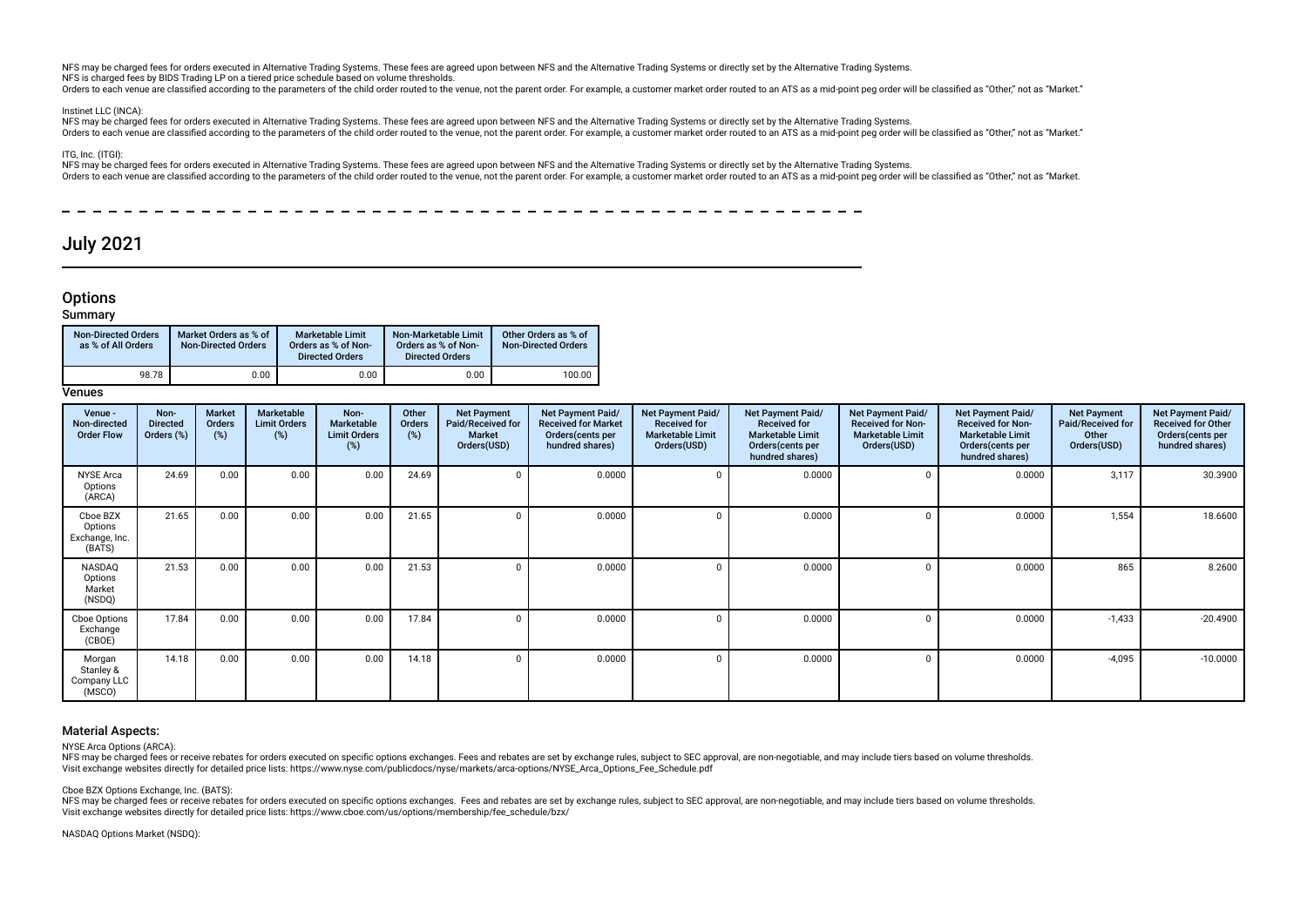NFS may be charged fees or receive rebates for orders executed on specific options exchanges. Fees and rebates are set by exchange rules, subject to SEC approval, are non-negotiable, and may include tiers based on volume t Visit exchange websites directly for detailed price lists: https://listingcenter.nasdaq.com/rulebook/nasdaq/rules/nasdaq-options-7

Cboe Options Exchange (CBOE):

NFS may be charged fees or receive rebates for orders executed on specifc options exchanges.

NFS does not negotiate, set rates for, or solicit payment for order fow on options orders. However, NFS may generate rebates (e.g. Marketing Fees) associated with the routing of orders to CBOE options exchange. Fees and rebates are set by exchange rules, subject to SEC approval, are non-negotiable, and may include tiers based on volume thresholds.<br>Visit exchange websites directly for detailed price lists: https://www.cboe.com/us/

Morgan Stanley & Company LLC (MSCO):

NFS may use broker Morgan Stanley and Company LLC for additional options routing. Executions via this router are charged additional fees under a cost-plus agreement.

## August 2021

## S&P 500 Stocks

### Summary

| <b>Non-Directed Orders</b><br>as % of All Orders | Market Orders as % of<br><b>Non-Directed Orders</b> | <b>Marketable Limit</b><br>Orders as % of Non-<br><b>Directed Orders</b> | Non-Marketable Limit<br>Orders as % of Non-<br><b>Directed Orders</b> | Other Orders as % of<br><b>Non-Directed Orders</b> |
|--------------------------------------------------|-----------------------------------------------------|--------------------------------------------------------------------------|-----------------------------------------------------------------------|----------------------------------------------------|
| 7.18                                             | 48.98                                               | 47.70                                                                    | 3.23                                                                  | 0.09                                               |

| Venue -<br>Non-directed<br><b>Order Flow</b>            | Non-<br><b>Directed</b><br>Orders (%) | Market<br>Orders<br>(%) | Marketable<br><b>Limit Orders</b><br>$(\%)$ | Non-<br>Marketable<br><b>Limit Orders</b><br>$(\%)$ | Other<br>Orders<br>(%) | <b>Net Payment</b><br>Paid/Received for<br><b>Market</b><br>Orders(USD) | Net Payment Paid/<br><b>Received for Market</b><br>Orders(cents per<br>hundred shares) | <b>Net Payment Paid/</b><br><b>Received for</b><br><b>Marketable Limit</b><br>Orders(USD) | Net Payment Paid/<br><b>Received for</b><br><b>Marketable Limit</b><br>Orders(cents per<br>hundred shares) | Net Payment Paid/<br><b>Received for Non-</b><br><b>Marketable Limit</b><br>Orders(USD) | Net Payment Paid/<br><b>Received for Non-</b><br><b>Marketable Limit</b><br>Orders(cents per<br>hundred shares) | <b>Net Payment</b><br>Paid/Received<br>for Other<br>Orders(USD) | Net Payment Paid/<br><b>Received for Other</b><br>Orders(cents per<br>hundred shares) |
|---------------------------------------------------------|---------------------------------------|-------------------------|---------------------------------------------|-----------------------------------------------------|------------------------|-------------------------------------------------------------------------|----------------------------------------------------------------------------------------|-------------------------------------------------------------------------------------------|------------------------------------------------------------------------------------------------------------|-----------------------------------------------------------------------------------------|-----------------------------------------------------------------------------------------------------------------|-----------------------------------------------------------------|---------------------------------------------------------------------------------------|
| Investors<br>Exchange (IEXG)                            | 9.19                                  | 0.00                    | 0.00                                        | 0.00                                                | 10.51                  | $\Omega$                                                                | 0.0000                                                                                 | $\Omega$                                                                                  | 0.0000                                                                                                     | $\Omega$                                                                                | 0.0000                                                                                                          | $-1,030$                                                        | $-9.0000$                                                                             |
| <b>National Financial</b><br>Services LLC<br>(XSTM)     | 7.63                                  | 0.00                    | 0.00                                        | 0.00                                                | 8.73                   | $\Omega$                                                                | 0.0000                                                                                 | $\Omega$                                                                                  | 0.0000                                                                                                     | $\Omega$                                                                                | 0.0000                                                                                                          | $\Omega$                                                        | 0.0000                                                                                |
| <b>UBS Securities</b><br>LLC - ATS (UBSA)               | 6.47                                  | 0.00                    | 0.00                                        | 0.00                                                | 7.40                   |                                                                         | 0.0000                                                                                 | $\Omega$                                                                                  | 0.0000                                                                                                     | $\Omega$                                                                                | 0.0000                                                                                                          | $-1,292$                                                        | $-10.0000$                                                                            |
| <b>Credit Suisse</b><br>Securities (USA)<br>LLC (FBCO)  | 6.20                                  | 0.00                    | 30.74                                       | 28.50                                               | 6.42                   | $\Omega$                                                                | 0.0000                                                                                 | $-8,949$                                                                                  | $-24.8863$                                                                                                 | $-72$                                                                                   | $-24.8863$                                                                                                      | $-195$                                                          | $-10.0000$                                                                            |
| <b>INTELLIGENT</b><br><b>CROSS LLC</b><br>(INCR)        | 5.83                                  | 0.00                    | 0.00                                        | 0.00                                                | 6.66                   | $\Omega$                                                                | 0.0000                                                                                 | $\Omega$                                                                                  | 0.0000                                                                                                     | $\Omega$                                                                                | 0.0000                                                                                                          | $-384$                                                          | $-8.0000$                                                                             |
| <b>Citadel Securities</b><br>LLC (CDRG)                 | 5.48                                  | 47.94                   | 17.89                                       | 23.58                                               | 0.00                   | $\Omega$                                                                | 0.0000                                                                                 | $\Omega$                                                                                  | 0.0000                                                                                                     | $\Omega$                                                                                | 0.0000                                                                                                          | $\Omega$                                                        | 0.0000                                                                                |
| EBX LLC (EBXL)                                          | 5.46                                  | 0.00                    | 0.00                                        | 0.00                                                | 6.24                   | $\Omega$                                                                | 0.0000                                                                                 | $\Omega$                                                                                  | 0.0000                                                                                                     | $\Omega$                                                                                | 0.0000                                                                                                          | $-112$                                                          | $-6.7755$                                                                             |
| Merrill Lynch,<br>Pierce, Fenner &<br>Smith Inc. (MLCO) | 5.40                                  | 0.00                    | 0.00                                        | 0.00                                                | 6.18                   | $\Omega$                                                                | 0.0000                                                                                 | $\Omega$                                                                                  | 0.0000                                                                                                     | $\Omega$                                                                                | 0.0000                                                                                                          | $-72$                                                           | $-10.0000$                                                                            |
| Goldman, Sachs &<br>Co. (GSCO)                          | 5.18                                  | 0.00                    | 0.00                                        | 0.00                                                | 5.92                   | $\Omega$                                                                | 0.0000                                                                                 | $\Omega$                                                                                  | 0.0000                                                                                                     | $\Omega$                                                                                | 0.0000                                                                                                          | $-722$                                                          | $-10.0000$                                                                            |
| JP Morgan<br>Securities LLC<br>(JPMS)                   | 5.15                                  | 0.00                    | 0.00                                        | 0.00                                                | 5.90                   |                                                                         | 0.0000                                                                                 | $\Omega$                                                                                  | 0.0000                                                                                                     | $\Omega$                                                                                | 0.0000                                                                                                          | $-402$                                                          | $-12.0000$                                                                            |
| Morgan Stanley &<br>Company LLC<br>(MSCO)               | 5.09                                  | 0.00                    | 9.08                                        | 6.24                                                | 5.63                   | $\Omega$                                                                | 0.0000                                                                                 | $-2,019$                                                                                  | $-25.4084$                                                                                                 | $-2$                                                                                    | $-25.4084$                                                                                                      | $-1,873$                                                        | $-20.0000$                                                                            |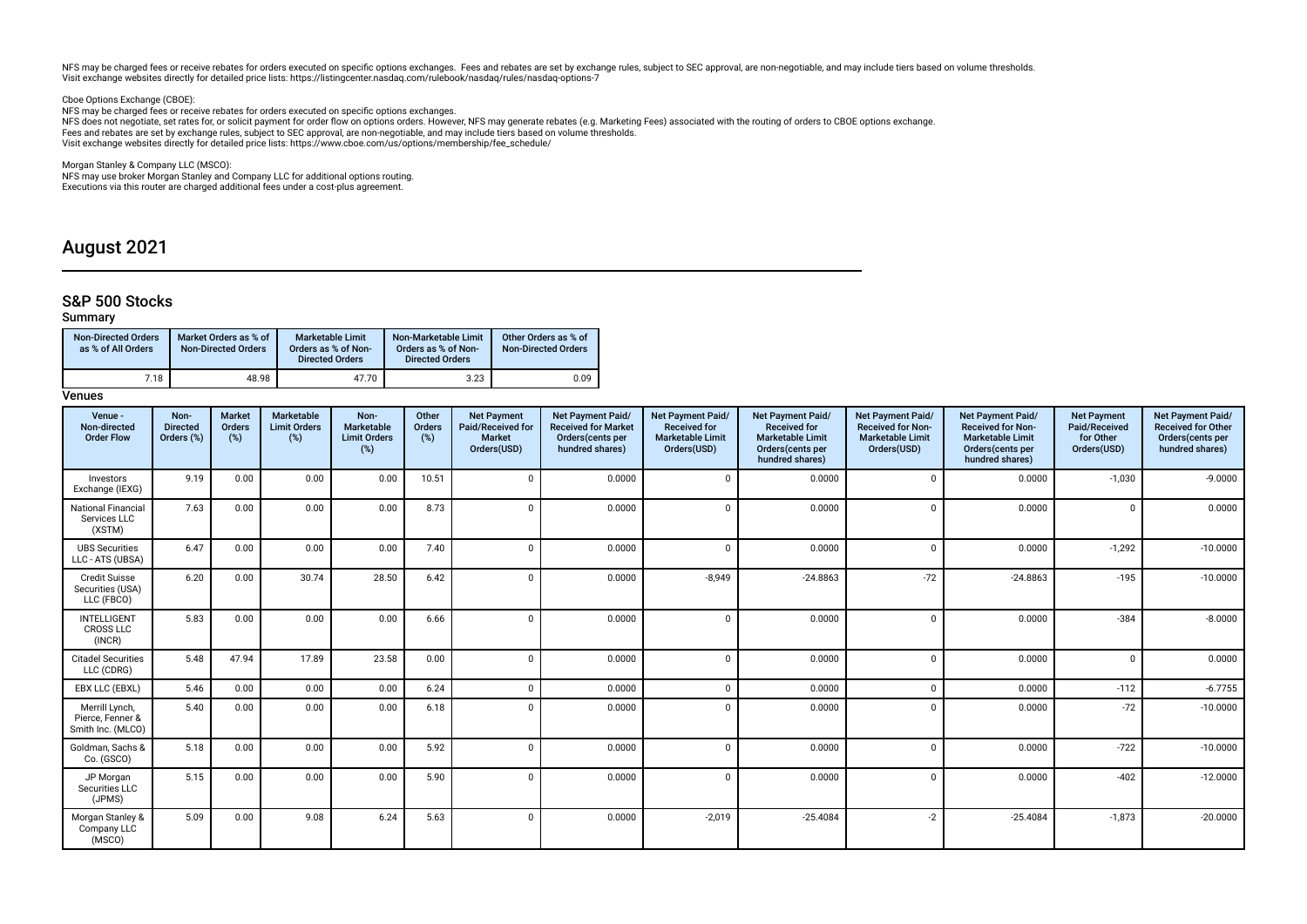| Venue -<br>Non-directed<br><b>Order Flow</b>   | Non-<br><b>Directed</b><br>Orders (%) | <b>Market</b><br>Orders<br>(%) | Marketable<br><b>Limit Orders</b><br>(%) | Non-<br>Marketable<br><b>Limit Orders</b><br>(%) | Other<br>Orders<br>(%) | <b>Net Payment</b><br>Paid/Received for<br>Market<br>Orders(USD) | <b>Net Payment Paid/</b><br><b>Received for Market</b><br>Orders(cents per<br>hundred shares) | Net Payment Paid/<br><b>Received for</b><br><b>Marketable Limit</b><br>Orders(USD) | Net Payment Paid/<br><b>Received for</b><br><b>Marketable Limit</b><br>Orders(cents per<br>hundred shares) | Net Payment Paid/<br><b>Received for Non-</b><br><b>Marketable Limit</b><br>Orders(USD) | Net Payment Paid/<br><b>Received for Non-</b><br><b>Marketable Limit</b><br>Orders(cents per<br>hundred shares) | <b>Net Payment</b><br>Paid/Received<br>for Other<br>Orders(USD) | Net Payment Paid/<br><b>Received for Other</b><br>Orders(cents per<br>hundred shares) |
|------------------------------------------------|---------------------------------------|--------------------------------|------------------------------------------|--------------------------------------------------|------------------------|------------------------------------------------------------------|-----------------------------------------------------------------------------------------------|------------------------------------------------------------------------------------|------------------------------------------------------------------------------------------------------------|-----------------------------------------------------------------------------------------|-----------------------------------------------------------------------------------------------------------------|-----------------------------------------------------------------|---------------------------------------------------------------------------------------|
| Barclays Capital,<br>Inc. (LEHM)               | 4.74                                  | 0.00                           | 0.00                                     | 0.00                                             | 5.42                   |                                                                  | 0.0000                                                                                        |                                                                                    | 0.0000                                                                                                     |                                                                                         | 0.0000                                                                                                          | $-462$                                                          | $-10.0000$                                                                            |
| NASDAQ<br>Execution<br>Services, LLC<br>(NSDQ) | 4.63                                  | 0.02                           | 0.03                                     | 0.69                                             | 5.30                   | $-158$                                                           | $-13.5000$                                                                                    | $-46$                                                                              | $-13.5000$                                                                                                 | 48                                                                                      | 30.8863                                                                                                         | $-146$                                                          | $-8.6266$                                                                             |
| VIRTU Americas,<br>LLC (NITE)                  | 3.55                                  | 29.96                          | 17.54                                    | 22.80                                            | 0.00                   |                                                                  | 0.0000                                                                                        |                                                                                    | 0.0000                                                                                                     |                                                                                         | 0.0000                                                                                                          |                                                                 | 0.0000                                                                                |
| <b>VIRTU Americas</b><br>LLC (KCGM)            | 2.58                                  | 0.00                           | 24.61                                    | 17.44                                            | 2.43                   |                                                                  | 0.0000                                                                                        | $-5,413$                                                                           | $-26.0750$                                                                                                 | $-53$                                                                                   | $-26.0750$                                                                                                      | $-45$                                                           | $-10.0000$                                                                            |
| Deutsche Bank<br>Securities Inc.<br>(DBAB)     | 2.19                                  | 0.00                           | 0.00                                     | 0.00                                             | 2.51                   |                                                                  | 0.0000                                                                                        | C                                                                                  | 0.0000                                                                                                     |                                                                                         | 0.0000                                                                                                          | $-36$                                                           | $-10.0000$                                                                            |
| <b>BIDS Trading LP</b><br>(BIDS)               | 2.16                                  | 0.00                           | 0.00                                     | 0.00                                             | 2.47                   |                                                                  | 0.0000                                                                                        |                                                                                    | 0.0000                                                                                                     |                                                                                         | 0.0000                                                                                                          | $-51$                                                           | $-15.0000$                                                                            |
| Instinet LLC<br>(INCA)                         | 2.00                                  | 0.00                           | 0.00                                     | 0.00                                             | 2.29                   |                                                                  | 0.0000                                                                                        |                                                                                    | 0.0000                                                                                                     |                                                                                         | 0.0000                                                                                                          | $-13$                                                           | $-10.0000$                                                                            |
| ITG, Inc. (ITGI)                               | 1.77                                  | 0.00                           | 0.00                                     | 0.00                                             | 2.02                   |                                                                  | 0.0000                                                                                        |                                                                                    | 0.0000                                                                                                     |                                                                                         | 0.0000                                                                                                          | $-40$                                                           | $-10.0000$                                                                            |

### Investors Exchange (IEXG):

NFS may be charged fees or receive rebates for orders executed on specific equities exchanges. Fees and rebates are set by exchange rules, subject to SEC approval, and are non-negotiable.

Visit exchange websites directly for detailed price lists: https://exchange.iex.io/resources/trading/fee-schedule/

Orders to each venue are classified according to the parameters of the child order routed to the venue, not the parent order. For example, a customer market order routed to an ATS as a mid-point peg order will be classifie

### National Financial Services LLC (XSTM):

Orders may be routed to NFS's Alternative Trading System, CrossStream. NFS is not charged an explicit fee for orders executed in CrossStream but may receive a trading commission from the contra-side party against which the Orders to each venue are classified according to the parameters of the child order routed to the venue, not the parent order. For example, a customer market order routed to an ATS as a mid-point peg order will be classifie

### UBS Securities LLC - ATS (UBSA):

NFS may be charged fees for orders executed in Alternative Trading Systems. These fees are agreed upon between NFS and the Alternative Trading Systems or directly set by the Alternative Trading Systems or directly set by t Orders to each venue are classified according to the parameters of the child order routed to the venue, not the parent order. For example, a customer market order routed to an ATS as a mid-point peg order will be classifie

### Credit Suisse Securities (USA) LLC (FBCO):

NFS may be charged fees for orders executed in Alternative Trading Systems. These fees are agreed upon between NFS and the Alternative Trading Systems or directly set by the Alternative Trading Systems.

NFS may route orders for additional routing to Credit Suisse Securities (USA) LLC, Morgan Stanley & Co. LLC, and VIRTU Americas LLC.

Orders routed further by Credit Suisse Securities (USA) LLC are sent to exchanges which incur fees and rebates based on the exchange rules, subject to SEC approval, and are non-negotiable.

Execution fees and rebates incurred by Credit Suisse Securities (USA) LLC for routing these orders are passed back to NFS plus an additional router fee.

Orders to each venue are classified according to the parameters of the child order routed to the venue, not the parent order. For example, a customer market order routed to an ATS as a mid-point peg order will be classifie

### INTELLIGENT CROSS LLC (INCR):

NFS may be charged fees for orders executed in Alternative Trading Systems. These fees are agreed upon between NFS and the Alternative Trading Systems or directly set by the Alternative Trading Systems. Orders to each venue are classified according to the parameters of the child order routed to the venue, not the parent order. For example, a customer market order routed to an ATS as a mid-point peg order will be classifie

### Citadel Securities LLC (CDRG):

Orders to each venue are classified according to the parameters of the child order routed to the venue, not the parent order. For example, a customer market order routed to an ATS as a mid-point peg order will be classifie

### EBX LLC (EBXL):

NFS may be charged fees for orders executed in Alternative Trading Systems. These fees are agreed upon between NFS and the Alternative Trading Systems or directly set by the Alternative Trading Systems or directly set by t Orders may be routed through EBX LLC in which NFS or its affiliates have an interest. Orders to each venue are classified according to the parameters of the child order routed to the venue, not the parent order. For example, a customer market order routed to an ATS as a mid-point peg order will be classifie

### Merrill Lynch, Pierce, Fenner & Smith Inc. (MLCO):

NFS may be charged fees for orders executed in Alternative Trading Systems. These fees are agreed upon between NFS and the Alternative Trading Systems or directly set by the Alternative Trading Systems. Orders to each venue are classified according to the parameters of the child order routed to the venue, not the parent order. For example, a customer market order routed to an ATS as a mid-point peg order will be classifie

### Goldman, Sachs & Co. (GSCO):

NFS may be charged fees for orders executed in Alternative Trading Systems. These fees are agreed upon between NFS and the Alternative Trading Systems or directly set by the Alternative Trading Systems or directly set by t Orders to each venue are classified according to the parameters of the child order routed to the venue, not the parent order. For example, a customer market order routed to an ATS as a mid-point peg order will be classifie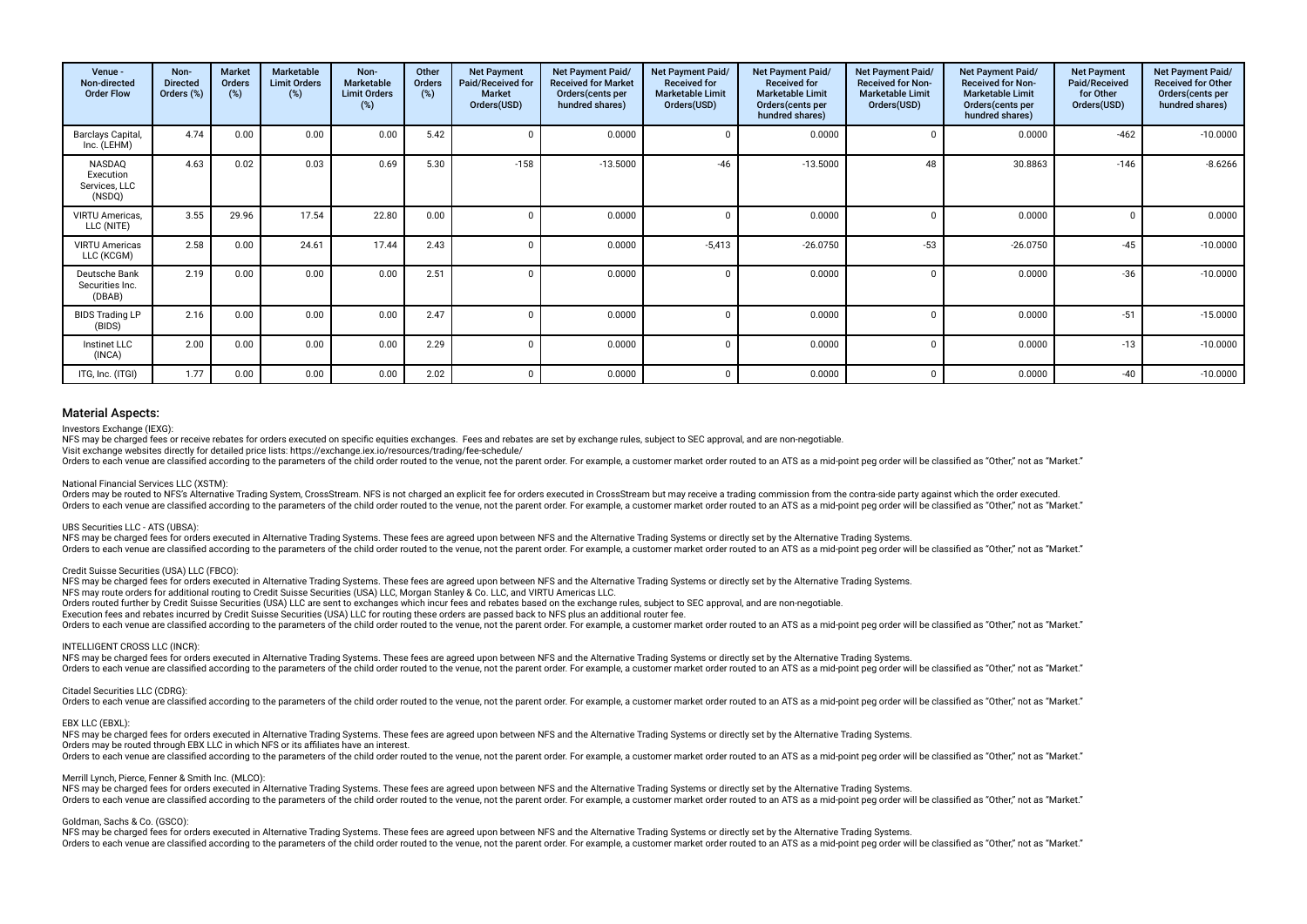### JP Morgan Securities LLC (JPMS):

NFS may be charged fees for orders executed in Alternative Trading Systems. These fees are agreed upon between NFS and the Alternative Trading Systems or directly set by the Alternative Trading Systems. Orders to each venue are classified according to the parameters of the child order routed to the venue, not the parent order. For example, a customer market order routed to an ATS as a mid-point peg order will be classifie

### Morgan Stanley & Company LLC (MSCO):

NFS may be charged fees for orders executed in Alternative Trading Systems. These fees are agreed upon between NFS and the Alternative Trading Systems or directly set by the Alternative Trading Systems. NFS may route orders for additional routing to Credit Suisse Securities (USA) LLC, Morgan Stanley & Co. LLC, and VIRTU Americas LLC. Orders routed further by Morgan Stanley & Co. LLC are sent to exchanges which incur fees and rebates based on the exchange rules, subject to SEC approval, and are non-negotiable. Execution fees and rebates incurred by Morgan Stanley & Co. LLC for routing these orders are passed back to NFS plus an additional router fee. Orders to each venue are classified according to the parameters of the child order routed to the venue, not the parent order. For example, a customer market order routed to an ATS as a mid-point peg order will be classifie

### Barclays Capital, Inc. (LEHM):

NFS may be charged fees for orders executed in Alternative Trading Systems. These fees are agreed upon between NFS and the Alternative Trading Systems or directly set by the Alternative Trading Systems. Orders to each venue are classified according to the parameters of the child order routed to the venue, not the parent order. For example, a customer market order routed to an ATS as a mid-point peg order will be classifie

### NASDAQ Execution Services, LLC (NSDQ):

NFS may be charged fees or receive rebates for orders executed on specifc equities exchanges

Rebates are generally for limit orders required to be displayed on exchange per the SEC Limit Order Display Rule but may also include marketable orders executed on certain exchanges.

Economics associated with Market orders, Marketable Limit orders and Other orders may represent a variety of different interaction types on the exchange, including but not limited to: participating in the exchange's openin removing liquidity on the exchange. The per-share economics described on this report represent a mix of interactions on the exchange.

Fees and rebates are set by exchange rules, subject to SEC approval, and are non-negotiable. Visit exchange websites directly for detailed price lists: https://nasdaqtrader.com/Trader.aspx?id=PriceListTrading2

Orders to each venue are classified according to the parameters of the child order routed to the venue, not the parent order. For example, a customer market order routed to an ATS as a mid-point peg order will be classifie

### VIRTU Americas, LLC (NITE):

Orders to each venue are classified according to the parameters of the child order routed to the venue, not the parent order. For example, a customer market order routed to an ATS as a mid-point peg order will be classifie

### VIRTU Americas LLC (KCGM):

NFS may be charged fees for orders executed in Alternative Trading Systems. These fees are agreed upon between NFS and the Alternative Trading Systems or directly set by the Alternative Trading Systems.

NFS may route orders for additional routing to Credit Suisse Securities (USA) LLC, Morgan Stanley & Co. LLC, and VIRTU Americas LLC.

Orders routed further by VIRTU Americas LLC are sent to exchanges which incur fees and rebates based on the exchange rules, subject to SEC approval, and are non-negotiable.

Execution fees and rebates incurred by VIRTU Americas LLC for routing these orders are passed back to NFS plus an additional router fee.

Orders to each venue are classified according to the parameters of the child order routed to the venue, not the parent order. For example, a customer market order routed to an ATS as a mid-point peg order will be classifie

### Deutsche Bank Securities Inc. (DBAB):

NFS may be charged fees for orders executed in Alternative Trading Systems. These fees are agreed upon between NFS and the Alternative Trading Systems or directly set by the Alternative Trading Systems or directly set by t Orders to each venue are classified according to the parameters of the child order routed to the venue, not the parent order. For example, a customer market order routed to an ATS as a mid-point peg order will be classifie

### BIDS Trading LP (BIDS):

NFS may be charged fees for orders executed in Alternative Trading Systems. These fees are agreed upon between NFS and the Alternative Trading Systems or directly set by the Alternative Trading Systems. NFS is charged fees by BIDS Trading LP on a tiered price schedule based on volume thresholds. Orders to each venue are classified according to the parameters of the child order routed to the venue, not the parent order. For example, a customer market order routed to an ATS as a mid-point peg order will be classifie

### Instinet LLC (INCA):

NFS may be charged fees for orders executed in Alternative Trading Systems. These fees are agreed upon between NFS and the Alternative Trading Systems or directly set by the Alternative Trading Systems. Orders to each venue are classified according to the parameters of the child order routed to the venue, not the parent order. For example, a customer market order routed to an ATS as a mid-point peg order will be classifie

### ITG, Inc. (ITGI):

NFS may be charged fees for orders executed in Alternative Trading Systems. These fees are agreed upon between NFS and the Alternative Trading Systems or directly set by the Alternative Trading Systems or directly set by t Orders to each venue are classified according to the parameters of the child order routed to the venue, not the parent order. For example, a customer market order routed to an ATS as a mid-point peg order will be classifie

# August 2021

### Non-S&P 500 Stocks

Summary

| <b>Non-Directed Orders</b><br>as % of All Orders | Market Orders as % of<br><b>Non-Directed Orders</b> | <b>Marketable Limit</b><br>Orders as % of Non-<br><b>Directed Orders</b> | Non-Marketable Limit<br>Orders as % of Non-<br><b>Directed Orders</b> | Other Orders as % of<br><b>Non-Directed Orders</b> |
|--------------------------------------------------|-----------------------------------------------------|--------------------------------------------------------------------------|-----------------------------------------------------------------------|----------------------------------------------------|
| 9.54                                             | 12.08                                               | 61.02                                                                    | 26.81                                                                 | 0.08                                               |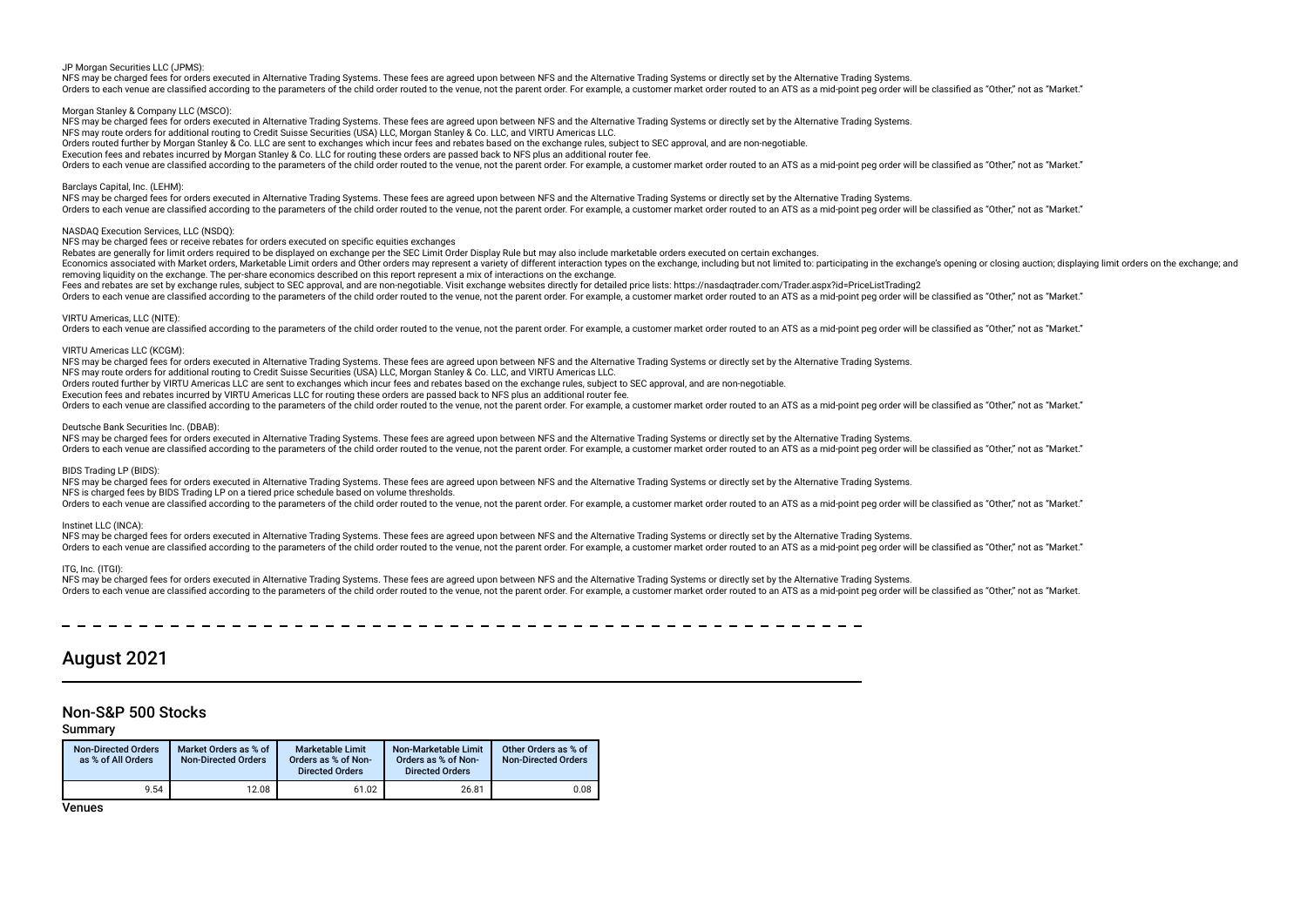| Venue -<br>Non-directed<br><b>Order Flow</b>            | Non-<br><b>Directed</b><br>Orders (%) | <b>Market</b><br>Orders<br>$(\%)$ | Marketable<br><b>Limit Orders</b><br>$(\%)$ | Non-<br>Marketable<br><b>Limit Orders</b><br>$(\%)$ | Other<br>Orders<br>(%) | <b>Net Payment</b><br>Paid/Received for<br><b>Market</b><br>Orders(USD) | Net Payment Paid/<br><b>Received for Market</b><br>Orders(cents per<br>hundred shares) | Net Payment Paid/<br><b>Received for</b><br><b>Marketable Limit</b><br>Orders(USD) | Net Payment Paid/<br><b>Received for</b><br><b>Marketable Limit</b><br>Orders(cents per<br>hundred shares) | Net Payment Paid/<br>Received for Non-<br><b>Marketable Limit</b><br>Orders(USD) | Net Payment Paid/<br>Received for Non-<br><b>Marketable Limit</b><br>Orders(cents per<br>hundred shares) | <b>Net Payment</b><br>Paid/Received<br>for Other<br>Orders(USD) | Net Payment Paid/<br><b>Received for Other</b><br>Orders(cents per<br>hundred shares) |
|---------------------------------------------------------|---------------------------------------|-----------------------------------|---------------------------------------------|-----------------------------------------------------|------------------------|-------------------------------------------------------------------------|----------------------------------------------------------------------------------------|------------------------------------------------------------------------------------|------------------------------------------------------------------------------------------------------------|----------------------------------------------------------------------------------|----------------------------------------------------------------------------------------------------------|-----------------------------------------------------------------|---------------------------------------------------------------------------------------|
| Investors<br>Exchange (IEXG)                            | 7.90                                  | 0.00                              | 0.00                                        | 0.00                                                | 8.05                   | $\mathbf 0$                                                             | 0.0000                                                                                 | $\mathbf 0$                                                                        | 0.0000                                                                                                     | $\mathbf 0$                                                                      | 0.0000                                                                                                   | $-1,668$                                                        | $-9.0000$                                                                             |
| NASDAQ<br>Execution<br>Services, LLC<br>(NSDQ)          | 7.38                                  | 0.05                              | 0.06                                        | 0.70                                                | 7.53                   | $-442$                                                                  | $-13.5000$                                                                             | $-94$                                                                              | $-13.4806$                                                                                                 | 189                                                                              | 22.6921                                                                                                  | $-1,168$                                                        | $-15.2816$                                                                            |
| National Financial<br>Services LLC<br>(XSTM)            | 6.65                                  | 0.00                              | 0.00                                        | 0.00                                                | 6.78                   | $\mathbf 0$                                                             | 0.0000                                                                                 | $\mathsf 0$                                                                        | 0.0000                                                                                                     | $\mathsf 0$                                                                      | 0.0000                                                                                                   | $\mathbf 0$                                                     | 0.0000                                                                                |
| Credit Suisse<br>Securities (USA)<br>LLC (FBCO)         | 6.17                                  | 0.00                              | 20.80                                       | 7.79                                                | 6.16                   | $\mathbf 0$                                                             | 0.0000                                                                                 | $-13,687$                                                                          | $-24.8863$                                                                                                 | $-80$                                                                            | $-24.8863$                                                                                               | $-582$                                                          | $-10.000$                                                                             |
| <b>INTELLIGENT</b><br>CROSS LLC<br>(INCR)               | 6.15                                  | 0.00                              | 0.00                                        | 0.00                                                | 6.28                   | $\mathbf 0$                                                             | 0.0000                                                                                 | $\mathbf 0$                                                                        | 0.0000                                                                                                     | $\mathsf 0$                                                                      | 0.0000                                                                                                   | $-1,016$                                                        | $-8.0000$                                                                             |
| Morgan Stanley &<br>Company LLC<br>(MSCO)               | 5.94                                  | 0.00                              | 7.20                                        | 2.19                                                | 6.02                   | $\mathbf 0$                                                             | 0.0000                                                                                 | $-4,620$                                                                           | $-25.4084$                                                                                                 | $-4$                                                                             | $-25.4084$                                                                                               | $-4,486$                                                        | $-20.0000$                                                                            |
| EBX LLC (EBXL)                                          | 5.88                                  | 0.00                              | 0.00                                        | 0.00                                                | 5.99                   | $\mathbf 0$                                                             | 0.0000                                                                                 | $\mathsf 0$                                                                        | 0.0000                                                                                                     | $\mathbf 0$                                                                      | 0.0000                                                                                                   | $-406$                                                          | $-6.6119$                                                                             |
| Merrill Lynch,<br>Pierce, Fenner &<br>Smith Inc. (MLCO) | 5.85                                  | 0.00                              | 0.00                                        | 0.00                                                | 5.97                   | $\mathbf 0$                                                             | 0.0000                                                                                 | $\mathsf 0$                                                                        | 0.0000                                                                                                     | $\mathbf 0$                                                                      | 0.0000                                                                                                   | $-264$                                                          | $-10.0000$                                                                            |
| <b>UBS Securities</b><br>LLC - ATS (UBSA)               | 5.85                                  | 0.00                              | 0.00                                        | 0.00                                                | 5.97                   | $\mathsf 0$                                                             | 0.0000                                                                                 | $\mathbf 0$                                                                        | 0.0000                                                                                                     | $\mathsf 0$                                                                      | 0.0000                                                                                                   | $-2,473$                                                        | $-10.0000$                                                                            |
| JP Morgan<br>Securities LLC<br>(JPMS)                   | 5.81                                  | 0.00                              | 0.00                                        | 0.00                                                | 5.93                   | $\mathbf 0$                                                             | 0.0000                                                                                 | $\mathsf 0$                                                                        | 0.0000                                                                                                     | $\mathbf 0$                                                                      | 0.0000                                                                                                   | $-1,144$                                                        | $-12.0000$                                                                            |
| Goldman, Sachs &<br>Co. (GSCO)                          | 5.33                                  | 0.00                              | 0.00                                        | 0.00                                                | 5.44                   | $\mathbf 0$                                                             | 0.0000                                                                                 | $\mathsf 0$                                                                        | 0.0000                                                                                                     | $\mathbf 0$                                                                      | 0.0000                                                                                                   | $-2,220$                                                        | $-10.0000$                                                                            |
| Barclays Capital,<br>Inc. (LEHM)                        | 2.98                                  | 0.00                              | 0.00                                        | 0.00                                                | 3.04                   | $\mathbf 0$                                                             | 0.0000                                                                                 | $\mathbf 0$                                                                        | 0.0000                                                                                                     | $\mathbf 0$                                                                      | 0.0000                                                                                                   | $-1,204$                                                        | $-10.0000$                                                                            |
| <b>VIRTU Americas</b><br>LLC (KCGM)                     | 2.27                                  | 0.00                              | 19.19                                       | 6.55                                                | 2.19                   | $\mathsf 0$                                                             | 0.0000                                                                                 | $-12,088$                                                                          | $-26.0750$                                                                                                 | $-79$                                                                            | $-26.0750$                                                                                               | $-149$                                                          | $-10.0000$                                                                            |
| Deutsche Bank<br>Securities Inc.<br>(DBAB)              | 2.25                                  | 0.00                              | 0.00                                        | 0.00                                                | 2.29                   | $\mathbf 0$                                                             | 0.0000                                                                                 | $\mathsf 0$                                                                        | 0.0000                                                                                                     | $\mathbf 0$                                                                      | 0.0000                                                                                                   | $-156$                                                          | $-10.0000$                                                                            |
| <b>BIDS Trading LP</b><br>(BIDS)                        | 2.17                                  | 0.00                              | 0.00                                        | 0.00                                                | 2.21                   | $\mathbf 0$                                                             | 0.0000                                                                                 | $\mathsf 0$                                                                        | 0.0000                                                                                                     | $\mathbf 0$                                                                      | 0.0000                                                                                                   | $-209$                                                          | $-15.0000$                                                                            |
| Instinet LLC<br>(INCA)                                  | 2.10                                  | 0.00                              | 0.00                                        | 0.00                                                | 2.14                   | $\mathbf 0$                                                             | 0.0000                                                                                 | $\mathbf 0$                                                                        | 0.0000                                                                                                     | $\mathbf 0$                                                                      | 0.0000                                                                                                   | $-77$                                                           | $-10.0000$                                                                            |
| Cboe BZX U.S.<br>Equities Exchange<br>(BATS)            | 2.01                                  | 0.00                              | 0.01                                        | 1.56                                                | 2.05                   | $\mathbf 0$                                                             | 0.0000                                                                                 | $\mathsf 0$                                                                        | 0.0000                                                                                                     | 5,144                                                                            | 17.9396                                                                                                  | $-164$                                                          | $-29.1596$                                                                            |
| NYSE Arca<br>(ARCA)                                     | 2.01                                  | 0.00                              | 0.01                                        | 0.05                                                | 2.05                   | $\mathbf 0$                                                             | 0.0000                                                                                 | $-10$                                                                              | $-29.1365$                                                                                                 | $\mathsf 0$                                                                      | 0.0000                                                                                                   | $-547$                                                          | $-12.0534$                                                                            |
| Cboe EDGX US<br><b>Equities Exchange</b><br>(EDGX)      | 2.01                                  | 0.00                              | 0.01                                        | 0.59                                                | 2.05                   | $\mathbf 0$                                                             | 0.0000                                                                                 | $\mathsf 0$                                                                        | 0.0000                                                                                                     | 396                                                                              | 31.8533                                                                                                  | $-260$                                                          | $-24.5725$                                                                            |
| Cboe BYX U.S.<br><b>Equities Exchange</b><br>(YBAT)     | 2.01                                  | 0.00                              | 0.00                                        | 0.00                                                | 2.05                   | $\mathbf{0}$                                                            | 0.0000                                                                                 | $\mathbf 0$                                                                        | 0.0000                                                                                                     | $\mathbf{0}$                                                                     | 0.0000                                                                                                   | $\mathbf 0$                                                     | 0.0000                                                                                |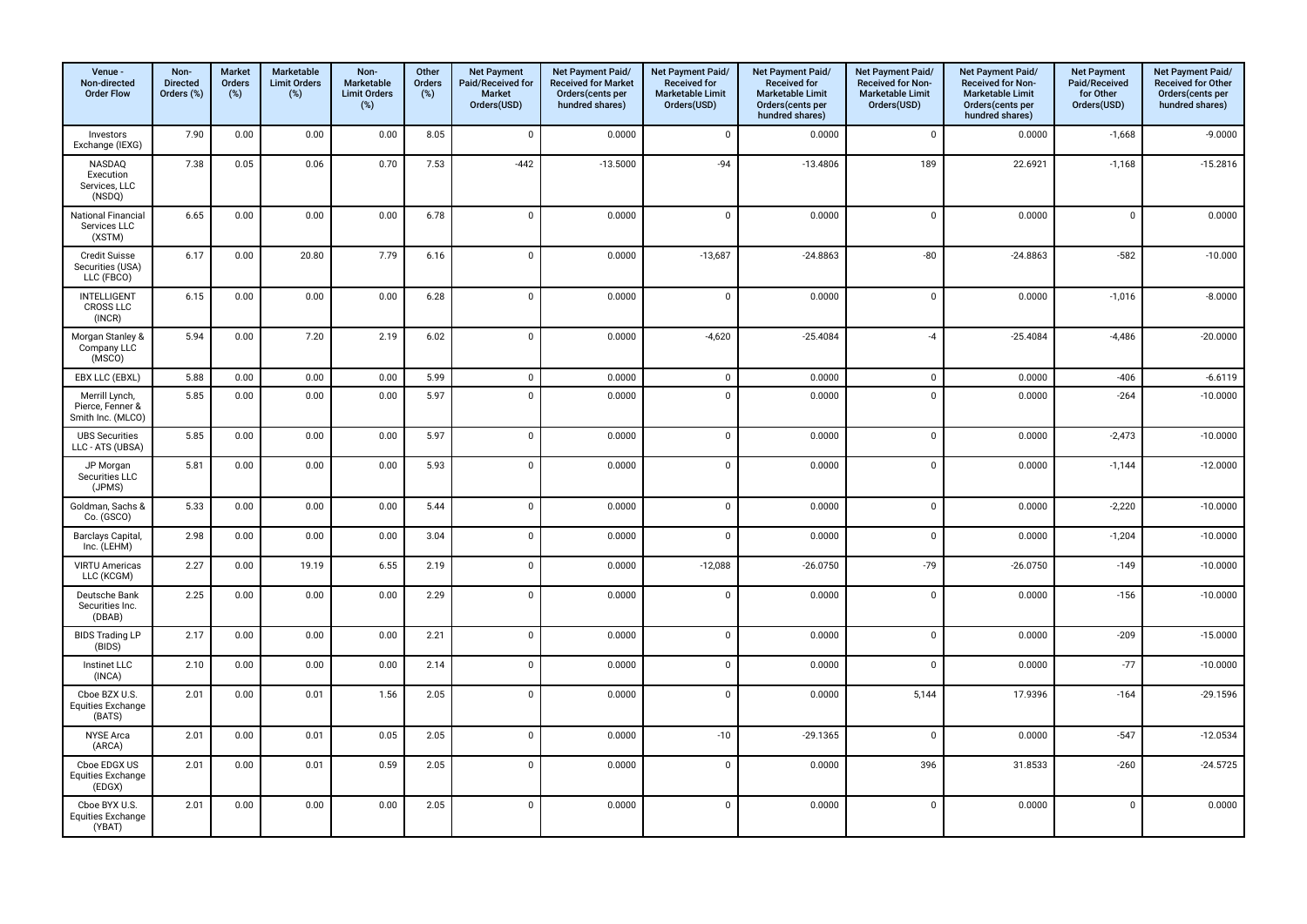| Venue -<br>Non-directed<br><b>Order Flow</b>  | Non-<br><b>Directed</b><br>Orders $(\%)$ | <b>Market</b><br><b>Orders</b><br>(%) | Marketable<br><b>Limit Orders</b><br>(%) | Non-<br><b>Marketable</b><br><b>Limit Orders</b><br>(%) | Other<br><b>Orders</b><br>(%) | <b>Net Payment</b><br>Paid/Received for<br>Market<br>Orders(USD) | <b>Net Payment Paid/</b><br><b>Received for Market</b><br>Orders (cents per<br>hundred shares) | <b>Net Payment Paid/</b><br><b>Received for</b><br><b>Marketable Limit</b><br>Orders(USD) | <b>Net Payment Paid/</b><br><b>Received for</b><br><b>Marketable Limit</b><br>Orders(cents per<br>hundred shares) | <b>Net Payment Paid/</b><br><b>Received for Non-</b><br><b>Marketable Limit</b><br>Orders(USD) | <b>Net Payment Paid/</b><br><b>Received for Non-</b><br><b>Marketable Limit</b><br>Orders(cents per<br>hundred shares) | <b>Net Payment</b><br>Paid/Received<br>for Other<br>Orders(USD) | <b>Net Payment Paid/</b><br><b>Received for Other</b><br>Orders(cents per<br>hundred shares) |
|-----------------------------------------------|------------------------------------------|---------------------------------------|------------------------------------------|---------------------------------------------------------|-------------------------------|------------------------------------------------------------------|------------------------------------------------------------------------------------------------|-------------------------------------------------------------------------------------------|-------------------------------------------------------------------------------------------------------------------|------------------------------------------------------------------------------------------------|------------------------------------------------------------------------------------------------------------------------|-----------------------------------------------------------------|----------------------------------------------------------------------------------------------|
| Cboe EDGA U.S.<br>Equities Exchange<br>(EDGA) | 2.01                                     | 0.00                                  | 0.00                                     | 0.00                                                    | 2.05                          |                                                                  | 0.0000                                                                                         |                                                                                           | 0.0000                                                                                                            |                                                                                                | 0.0000                                                                                                                 |                                                                 | 0.0000                                                                                       |

Investors Exchange (IEXG):

NFS may be charged fees or receive rebates for orders executed on specific equities exchanges. Fees and rebates are set by exchange rules, subject to SEC approval, and are non-negotiable.

Visit exchange websites directly for detailed price lists: https://exchange.iex.io/resources/trading/fee-schedule/

Orders to each venue are classified according to the parameters of the child order routed to the venue, not the parent order. For example, a customer market order routed to an ATS as a mid-point peg order will be classifie

### NASDAQ Execution Services, LLC (NSDQ):

NFS may be charged fees or receive rebates for orders executed on specifc equities exchanges

Rebates are generally for limit orders required to be displayed on exchange per the SEC Limit Order Display Rule but may also include marketable orders executed on certain exchanges.

Economics associated with Market orders, Marketable Limit orders and Other orders may represent a variety of different interaction types on the exchange, including but not limited to: participating in the exchange's openin removing liquidity on the exchange. The per-share economics described on this report represent a mix of interactions on the exchange.

Fees and rebates are set by exchange rules, subject to SEC approval, and are non-negotiable. Visit exchange websites directly for detailed price lists: https://nasdaqtrader.com/Trader.aspx?id=PriceListTrading2

 $[Insert discussion of the material aspects of the relationship with this yenue must not to rule 606(a)(1)(iv).]$ 

### National Financial Services LLC (XSTM):

Orders may be routed to NFS's Alternative Trading System, CrossStream, NFS is not charged an explicit fee for orders executed in CrossStream but may receive a trading commission from the contra-side party against which the Orders to each venue are classified according to the parameters of the child order routed to the venue, not the parent order. For example, a customer market order routed to an ATS as a mid-point peg order will be classifie

### Credit Suisse Securities (USA) LLC (FBCO):

NFS may be charged fees for orders executed in Alternative Trading Systems. These fees are agreed upon between NFS and the Alternative Trading Systems or directly set by the Alternative Trading Systems.

NFS may route orders for additional routing to Credit Suisse Securities (USA) LLC, Morgan Stanley & Co. LLC, and VIRTU Americas LLC.

Orders routed further by Credit Suisse Securities (USA) LLC are sent to exchanges which incur fees and rebates based on the exchange rules, subject to SEC approval, and are non-negotiable.

Execution fees and rebates incurred by Credit Suisse Securities (USA) LLC for routing these orders are passed back to NFS plus an additional router fee.

Orders to each venue are classified according to the parameters of the child order routed to the venue, not the parent order. For example, a customer market order routed to an ATS as a mid-point peg order will be classifie

### INTELLIGENT CROSS LLC (INCR):

NFS may be charged fees for orders executed in Alternative Trading Systems. These fees are agreed upon between NFS and the Alternative Trading Systems or directly set by the Alternative Trading Systems or directly set by t Orders to each venue are classified according to the parameters of the child order routed to the venue, not the parent order. For example, a customer market order routed to an ATS as a mid-point peg order will be classifie

### Morgan Stanley & Company LLC (MSCO):

NFS may be charged fees for orders executed in Alternative Trading Systems. These fees are agreed upon between NFS and the Alternative Trading Systems or directly set by the Alternative Trading Systems. NFS may route orders for additional routing to Credit Suisse Securities (USA) LLC, Morgan Stanley & Co. LLC, and VIRTU Americas LLC.

Orders routed further by Morgan Stanley & Co. LLC are sent to exchanges which incur fees and rebates based on the exchange rules, subject to SEC approval, and are non-negotiable.

Execution fees and rebates incurred by Morgan Stanley & Co. LLC for routing these orders are passed back to NFS plus an additional router fee.

Orders to each venue are classified according to the parameters of the child order routed to the venue, not the parent order. For example, a customer market order routed to an ATS as a mid-point peg order will be classifie

### EBX LLC (EBXL):

NFS may be charged fees for orders executed in Alternative Trading Systems. These fees are agreed upon between NFS and the Alternative Trading Systems or directly set by the Alternative Trading Systems. Orders may be routed through EBX LLC in which NFS or its afliates have an interest. Orders to each venue are classified according to the parameters of the child order routed to the venue, not the parent order. For example, a customer market order routed to an ATS as a mid-point peg order will be classifie

### Merrill Lynch, Pierce, Fenner & Smith Inc. (MLCO):

NFS may be charged fees for orders executed in Alternative Trading Systems. These fees are agreed upon between NFS and the Alternative Trading Systems or directly set by the Alternative Trading Systems. Orders to each venue are classified according to the parameters of the child order routed to the venue, not the parent order. For example, a customer market order routed to an ATS as a mid-point peg order will be classifie

### UBS Securities LLC - ATS (UBSA):

NFS may be charged fees for orders executed in Alternative Trading Systems. These fees are agreed upon between NFS and the Alternative Trading Systems or directly set by the Alternative Trading Systems. Orders to each venue are classified according to the parameters of the child order routed to the venue, not the parent order. For example, a customer market order routed to an ATS as a mid-point peg order will be classifie

### JP Morgan Securities LLC (JPMS):

NFS may be charged fees for orders executed in Alternative Trading Systems. These fees are agreed upon between NFS and the Alternative Trading Systems or directly set by the Alternative Trading Systems or directly set by t Orders to each venue are classified according to the parameters of the child order routed to the venue, not the parent order. For example, a customer market order routed to an ATS as a mid-point peg order will be classifie

### Goldman, Sachs & Co. (GSCO):

NFS may be charged fees for orders executed in Alternative Trading Systems. These fees are agreed upon between NFS and the Alternative Trading Systems or directly set by the Alternative Trading Systems or directly set by t Orders to each venue are classified according to the parameters of the child order routed to the venue, not the parent order. For example, a customer market order routed to an ATS as a mid-point peg order will be classifie

### Barclays Capital, Inc. (LEHM):

NFS may be charged fees for orders executed in Alternative Trading Systems. These fees are agreed upon between NFS and the Alternative Trading Systems or directly set by the Alternative Trading Systems or directly set by t Orders to each venue are classified according to the parameters of the child order routed to the venue, not the parent order. For example, a customer market order routed to an ATS as a mid-point peg order will be classifie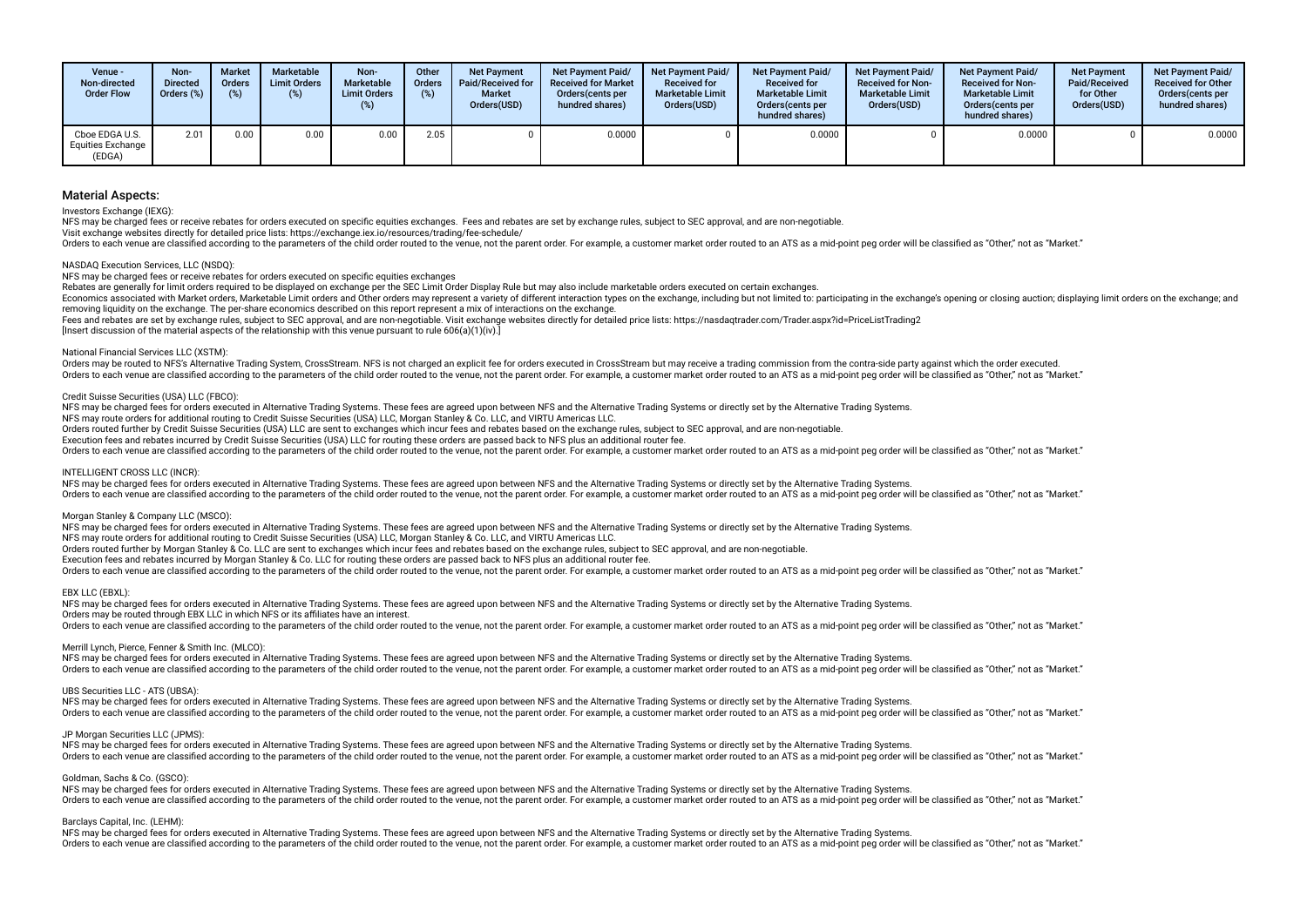VIRTU Americas LLC (KCGM):

NFS may be charged fees for orders executed in Alternative Trading Systems. These fees are agreed upon between NFS and the Alternative Trading Systems or directly set by the Alternative Trading Systems.

NFS may route orders for additional routing to Credit Suisse Securities (USA) LLC, Morgan Stanley & Co. LLC, and VIRTU Americas LLC.

Orders routed further by VIRTU Americas LLC are sent to exchanges which incur fees and rebates based on the exchange rules, subject to SEC approval, and are non-negotiable.

Execution fees and rebates incurred by VIRTU Americas LLC for routing these orders are passed back to NFS plus an additional router fee.

Orders to each venue are classified according to the parameters of the child order routed to the venue, not the parent order. For example, a customer market order routed to an ATS as a mid-point peg order will be classifie

Deutsche Bank Securities Inc. (DBAB):

NFS may be charged fees for orders executed in Alternative Trading Systems. These fees are agreed upon between NFS and the Alternative Trading Systems or directly set by the Alternative Trading Systems. Orders to each venue are classified according to the parameters of the child order routed to the venue, not the parent order. For example, a customer market order routed to an ATS as a mid-point peg order will be classifie

BIDS Trading LP (BIDS):

NFS may be charged fees for orders executed in Alternative Trading Systems. These fees are agreed upon between NFS and the Alternative Trading Systems or directly set by the Alternative Trading Systems.

NFS is charged fees by BIDS Trading LP on a tiered price schedule based on volume thresholds.

Orders to each venue are classified according to the parameters of the child order routed to the venue, not the parent order. For example, a customer market order routed to an ATS as a mid-point peg order will be classifie

Instinet LLC (INCA):

NFS may be charged fees for orders executed in Alternative Trading Systems. These fees are agreed upon between NFS and the Alternative Trading Systems or directly set by the Alternative Trading Systems. Orders to each venue are classified according to the parameters of the child order routed to the venue, not the parent order. For example, a customer market order routed to an ATS as a mid-point peg order will be classifie

### Cboe BZX U.S. Equities Exchange (BATS):

NFS may be charged fees or receive rebates for orders executed on specifc equities exchanges

Rebates are generally for limit orders required to be displayed on exchange per the SEC Limit Order Display Rule but may also include marketable orders executed on certain exchanges.

Economics associated with Market orders. Marketable Limit orders and Other orders may represent a variety of different interaction types on the exchange, including but not limited to: participating in the exchange's openin removing liquidity on the exchange. The per-share economics described on this report represent a mix of interactions on the exchange.

Fees and rebates are set by exchange rules, subject to SEC approval, and are non-negotiable. Visit exchange websites directly for detailed price lists:

https://www.cboe.com/us/equities/membership/fee\_schedule/bzx/

Orders to each venue are classified according to the parameters of the child order routed to the venue, not the parent order. For example, a customer market order routed to an ATS as a mid-point peg order will be classifie

NYSE Arca (ARCA):

NFS may be charged fees or receive rebates for orders executed on specifc equities exchanges

Rebates are generally for limit orders required to be displayed on exchange per the SEC Limit Order Display Rule but may also include marketable orders executed on certain exchanges.

Economics associated with Market orders, Marketable Limit orders and Other orders may represent a variety of different interaction types on the exchange, including but not limited to: participating in the exchange's openin removing liquidity on the exchange. The per-share economics described on this report represent a mix of interactions on the exchange.

Fees and rebates are set by exchange rules, subject to SEC approval, and are non-negotiable. Visit exchange websites directly for detailed price lists: https://www.nyse.com/publicdocs/nyse/markets/nyse-arca/NYSE\_Arca\_Marke

Orders to each venue are classified according to the parameters of the child order routed to the venue, not the parent order. For example, a customer market order routed to an ATS as a mid-point peg order will be classifie

### Cboe EDGX US Equities Exchange (EDGX):

NFS may be charged fees or receive rebates for orders executed on specifc equities exchanges

Rebates are generally for limit orders required to be displayed on exchange per the SEC Limit Order Display Rule but may also include marketable orders executed on certain exchanges.

Economics associated with Market orders, Marketable Limit orders and Other orders may represent a variety of different interaction types on the exchange, including but not limited to: participating in the exchange's openin removing liquidity on the exchange. The per-share economics described on this report represent a mix of interactions on the exchange.

Fees and rebates are set by exchange rules, subject to SEC approval, and are non-negotiable. Visit exchange websites directly for detailed price lists:

https://www.cboe.com/us/equities/membership/fee\_schedule/edgx/

Orders to each venue are classified according to the parameters of the child order routed to the venue, not the parent order. For example, a customer market order routed to an ATS as a mid-point peg order will be classifie

Cboe BYX U.S. Equities Exchange (YBAT):

NFS may be charged fees or receive rebates for orders executed on specifc equities exchanges

NFS orders sent to Cboe BYX U.S. Equities Exchange usually interact in ways that do not incur economics including but not limited to: removing non-displayed orders or removing mid-point peg liquidity

Fees and rebates are set by exchange rules, subject to SEC approval, and are non-negotiable. Visit exchange websites directly for detailed price lists:

https://www.cboe.com/us/equities/membership/fee\_schedule/byx/

Orders to each venue are classified according to the parameters of the child order routed to the venue, not the parent order. For example, a customer market order routed to an ATS as a mid-point peg order will be classifie

Cboe EDGA U.S. Equities Exchange (EDGA):

NFS may be charged fees or receive rebates for orders executed on specifc equities exchanges

NFS orders sent to Cboe EDGA US Equities Exchange usually interact in ways that do not incur economics including but not limited to: removing non-displayed orders or removing mid-point peg liquidity

Fees and rebates are set by exchange rules, subject to SEC approval, and are non-negotiable. Visit exchange websites directly for detailed price lists:

https://www.cboe.com/us/equities/membership/fee\_schedule/edga/

Orders to each venue are classified according to the parameters of the child order routed to the venue, not the parent order. For example, a customer market order routed to an ATS as a mid-point peg order will be classifie

## August 2021

**Options** Summary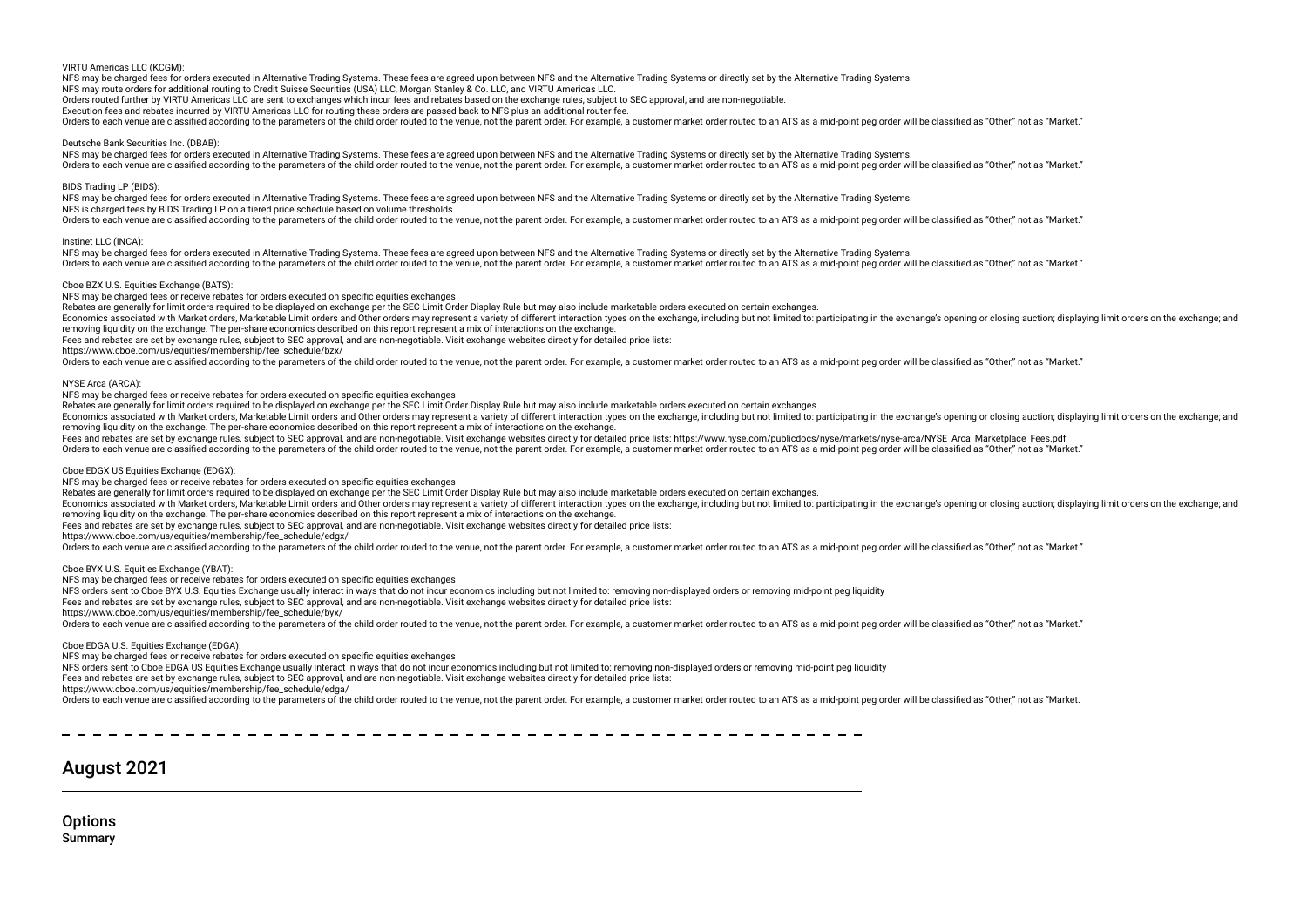| <b>Non-Directed Orders</b><br>as % of All Orders | Market Orders as % of<br><b>Non-Directed Orders</b> | <b>Marketable Limit</b><br>Orders as % of Non-<br><b>Directed Orders</b> | Non-Marketable Limit<br>Orders as % of Non-<br><b>Directed Orders</b> | Other Orders as % of<br><b>Non-Directed Orders</b> |
|--------------------------------------------------|-----------------------------------------------------|--------------------------------------------------------------------------|-----------------------------------------------------------------------|----------------------------------------------------|
| 98.79                                            | 0.00                                                | 0.00                                                                     | 0.00                                                                  | 100.00                                             |

**Venues** 

| Venue -<br>Non-directed<br><b>Order Flow</b>    | Non-<br><b>Directed</b><br>Orders (%) | <b>Market</b><br><b>Orders</b><br>$(\%)$ | Marketable<br><b>Limit Orders</b><br>(%) | Non-<br><b>Marketable</b><br><b>Limit Orders</b><br>(%) | Other<br>Orders<br>$(\%)$ | <b>Net Payment</b><br>Paid/Received for<br><b>Market</b><br>Orders(USD) | Net Payment Paid/<br><b>Received for Market</b><br>Orders(cents per<br>hundred shares) | Net Payment Paid/<br><b>Received for</b><br><b>Marketable Limit</b><br>Orders(USD) | Net Payment Paid/<br><b>Received for</b><br><b>Marketable Limit</b><br>Orders(cents per<br>hundred shares) | <b>Net Payment Paid/</b><br><b>Received for Non-</b><br><b>Marketable Limit</b><br>Orders(USD) | Net Payment Paid/<br><b>Received for Non-</b><br><b>Marketable Limit</b><br>Orders (cents per<br>hundred shares) | <b>Net Payment</b><br>Paid/Received for<br>Other<br>Orders(USD) | Net Payment Paid/<br><b>Received for Other</b><br>Orders (cents per<br>hundred shares) |
|-------------------------------------------------|---------------------------------------|------------------------------------------|------------------------------------------|---------------------------------------------------------|---------------------------|-------------------------------------------------------------------------|----------------------------------------------------------------------------------------|------------------------------------------------------------------------------------|------------------------------------------------------------------------------------------------------------|------------------------------------------------------------------------------------------------|------------------------------------------------------------------------------------------------------------------|-----------------------------------------------------------------|----------------------------------------------------------------------------------------|
| <b>NYSE Arca</b><br>Options<br>(ARCA)           | 24.40                                 | 0.00                                     | 0.00                                     | 0.00                                                    | 24.40                     | $\Omega$                                                                | 0.0000                                                                                 |                                                                                    | 0.0000                                                                                                     |                                                                                                | 0.0000                                                                                                           | 3,359                                                           | 32.2100                                                                                |
| NASDAQ<br>Options<br>Market<br>(NSDQ)           | 22.33                                 | 0.00                                     | 0.00                                     | 0.00                                                    | 22.33                     |                                                                         | 0.0000                                                                                 |                                                                                    | 0.0000                                                                                                     |                                                                                                | 0.0000                                                                                                           | 231                                                             | 2.9600                                                                                 |
| Cboe BZX<br>Options<br>Exchange, Inc.<br>(BATS) | 21.27                                 | 0.00                                     | 0.00                                     | 0.00                                                    | 21.27                     | <sup>0</sup>                                                            | 0.0000                                                                                 |                                                                                    | 0.0000                                                                                                     |                                                                                                | 0.0000                                                                                                           | 1,425                                                           | 21.3900                                                                                |
| Cboe Options<br>Exchange<br>(CBOE)              | 16.56                                 | 0.00                                     | 0.00                                     | 0.00                                                    | 16.56                     |                                                                         | 0.0000                                                                                 |                                                                                    | 0.0000                                                                                                     |                                                                                                | 0.0000                                                                                                           | $-900$                                                          | $-16.7900$                                                                             |
| Morgan<br>Stanley &<br>Company LLC<br>(MSCO)    | 15.13                                 | 0.00                                     | 0.00                                     | 0.00                                                    | 15.13                     | $\Omega$                                                                | 0.0000                                                                                 |                                                                                    | 0.0000                                                                                                     |                                                                                                | 0.0000                                                                                                           | $-2,874$                                                        | $-10.0000$                                                                             |

### Material Aspects:

NYSE Arca Options (ARCA):

NFS may be charged fees or receive rebates for orders executed on specific options exchanges. Fees and rebates are set by exchange rules, subject to SEC approval, are non-negotiable, and may include tiers based on volume t Visit exchange websites directly for detailed price lists: https://www.nyse.com/publicdocs/nyse/markets/arca-options/NYSE\_Arca\_Options\_Fee\_Schedule.pdf

NASDAQ Options Market (NSDQ):

NFS may be charged fees or receive rebates for orders executed on specific options exchanges. Fees and rebates are set by exchange rules, subject to SEC approval, are non-negotiable, and may include tiers based on volume t Visit exchange websites directly for detailed price lists: https://listingcenter.nasdaq.com/rulebook/nasdaq/rules/nasdaq-options-7

### Cboe BZX Options Exchange, Inc. (BATS):

NFS may be charged fees or receive rebates for orders executed on specific options exchanges. Fees and rebates are set by exchange rules, subject to SEC approval, are non-negotiable, and may include tiers based on volume t Visit exchange websites directly for detailed price lists: https://www.cboe.com/us/options/membership/fee\_schedule/bzx/

### Cboe Options Exchange (CBOE):

NFS may be charged fees or receive rebates for orders executed on specifc options exchanges.

NFS does not negotiate, set rates for, or solicit payment for order fow on options orders. However, NFS may generate rebates (e.g. Marketing Fees) associated with the routing of orders to CBOE options exchange. Fees and rebates are set by exchange rules, subject to SEC approval, are non-negotiable, and may include tiers based on volume thresholds. Visit exchange websites directly for detailed price lists: https://www.cboe.com/us/options/membership/fee\_schedule/

Morgan Stanley & Company LLC (MSCO): NFS may use broker Morgan Stanley and Company LLC for additional options routing. Executions via this router are charged additional fees under a cost-plus agreement.

September 2021

S&P 500 Stocks Summary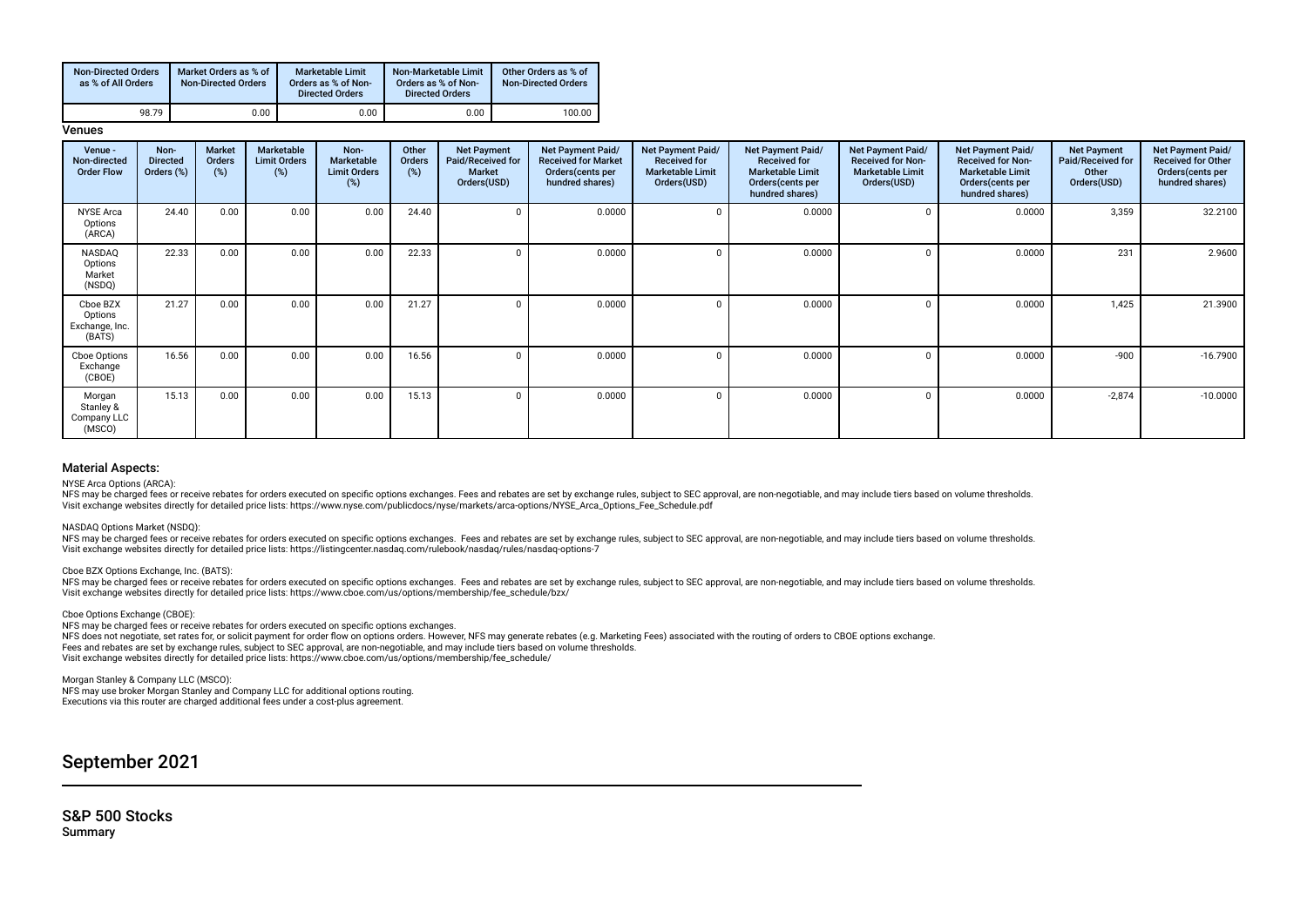| <b>Non-Directed Orders</b><br>as % of All Orders | Market Orders as % of<br><b>Non-Directed Orders</b> | <b>Marketable Limit</b><br>Orders as % of Non-<br><b>Directed Orders</b> | Non-Marketable Limit<br>Orders as % of Non-<br><b>Directed Orders</b> | Other Orders as % of<br><b>Non-Directed Orders</b> |
|--------------------------------------------------|-----------------------------------------------------|--------------------------------------------------------------------------|-----------------------------------------------------------------------|----------------------------------------------------|
| 8.08                                             | 57.23                                               | 39.68                                                                    | 2.91                                                                  | 0.19                                               |

| Venue -<br>Non-directed<br><b>Order Flow</b>            | Non-<br><b>Directed</b><br>Orders (%) | <b>Market</b><br>Orders<br>$(\%)$ | Marketable<br><b>Limit Orders</b><br>$(\%)$ | Non-<br>Marketable<br><b>Limit Orders</b><br>$(\%)$ | Other<br>Orders<br>$(\%)$ | <b>Net Payment</b><br>Paid/Received for<br><b>Market</b><br>Orders(USD) | Net Payment Paid/<br><b>Received for Market</b><br>Orders(cents per<br>hundred shares) | Net Payment Paid/<br><b>Received for</b><br><b>Marketable Limit</b><br>Orders(USD) | Net Payment Paid/<br><b>Received for</b><br><b>Marketable Limit</b><br>Orders(cents per<br>hundred shares) | Net Payment Paid/<br>Received for Non-<br>Marketable Limit<br>Orders(USD) | Net Payment Paid/<br><b>Received for Non-</b><br>Marketable Limit<br>Orders(cents per<br>hundred shares) | <b>Net Payment</b><br>Paid/Received<br>for Other<br>Orders(USD) | Net Payment Paid/<br><b>Received for Other</b><br>Orders(cents per<br>hundred shares) |
|---------------------------------------------------------|---------------------------------------|-----------------------------------|---------------------------------------------|-----------------------------------------------------|---------------------------|-------------------------------------------------------------------------|----------------------------------------------------------------------------------------|------------------------------------------------------------------------------------|------------------------------------------------------------------------------------------------------------|---------------------------------------------------------------------------|----------------------------------------------------------------------------------------------------------|-----------------------------------------------------------------|---------------------------------------------------------------------------------------|
| Investors<br>Exchange (IEXG)                            | 7.91                                  | 0.00                              | 0.00                                        | 0.00                                                | 9.36                      | $\mathsf 0$                                                             | 0.0000                                                                                 | $\mathbf 0$                                                                        | 0.0000                                                                                                     | $\mathsf 0$                                                               | 0.0000                                                                                                   | $-683$                                                          | $-9.0000$                                                                             |
| National Financial<br>Services LLC<br>(XSTM)            | 7.72                                  | 0.00                              | 0.00                                        | 0.00                                                | 9.14                      | $\mathbf{0}$                                                            | 0.0000                                                                                 | $\mathbf 0$                                                                        | 0.0000                                                                                                     | $\mathsf 0$                                                               | 0.0000                                                                                                   | $\mathbf{0}$                                                    | 0.0000                                                                                |
| <b>Citadel Securities</b><br>LLC (CDRG)                 | 6.96                                  | 47.71                             | 17.45                                       | 35.99                                               | 0.00                      | $\mathsf 0$                                                             | 0.0000                                                                                 | $\mathbf 0$                                                                        | 0.0000                                                                                                     | $\mathsf 0$                                                               | 0.0000                                                                                                   | $\mathbf 0$                                                     | 0.0000                                                                                |
| <b>UBS Securities</b><br>LLC - ATS (UBSA)               | 6.34                                  | 0.00                              | 0.00                                        | 0.00                                                | 7.51                      | $\mathsf 0$                                                             | 0.0000                                                                                 | $\mathbf 0$                                                                        | 0.0000                                                                                                     | $\mathbf 0$                                                               | 0.0000                                                                                                   | $-1,386$                                                        | $-10.0000$                                                                            |
| <b>Credit Suisse</b><br>Securities (USA)<br>LLC (FBCO)  | 6.04                                  | 0.00                              | 33.31                                       | 16.66                                               | 6.53                      | $\mathbf 0$                                                             | 0.0000                                                                                 | $-7,482$                                                                           | $-25.9307$                                                                                                 | $-64$                                                                     | $-25.9307$                                                                                               | $-203$                                                          | $-10.0000$                                                                            |
| <b>INTELLIGENT</b><br><b>CROSS LLC</b><br>(INCR)        | 5.60                                  | 0.00                              | 0.00                                        | 0.00                                                | 6.63                      | $\mathbf 0$                                                             | 0.0000                                                                                 | $\mathbf 0$                                                                        | 0.0000                                                                                                     | $\mathbf 0$                                                               | 0.0000                                                                                                   | $-344$                                                          | $-8.0000$                                                                             |
| EBX LLC (EBXL)                                          | 5.24                                  | 0.00                              | 0.00                                        | 0.00                                                | 6.20                      | $\mathsf 0$                                                             | 0.0000                                                                                 | $\mathbf{0}$                                                                       | 0.0000                                                                                                     | $\mathsf 0$                                                               | 0.0000                                                                                                   | $-136$                                                          | $-6.6950$                                                                             |
| Merrill Lynch,<br>Pierce, Fenner &<br>Smith Inc. (MLCO) | 5.21                                  | 0.00                              | 0.00                                        | 0.00                                                | 6.17                      | $\Omega$                                                                | 0.0000                                                                                 | $\Omega$                                                                           | 0.0000                                                                                                     | $\Omega$                                                                  | 0.0000                                                                                                   | $-78$                                                           | $-10.0000$                                                                            |
| Goldman, Sachs &<br>Co. (GSCO)                          | 5.10                                  | 0.00                              | 0.00                                        | 0.00                                                | 6.04                      | $\mathbf 0$                                                             | 0.0000                                                                                 | $\mathbf 0$                                                                        | 0.0000                                                                                                     | $\mathsf 0$                                                               | 0.0000                                                                                                   | $-920$                                                          | $-10.0000$                                                                            |
| JP Morgan<br>Securities LLC<br>(JPMS)                   | 5.01                                  | 0.00                              | 0.00                                        | 0.00                                                | 5.94                      | $\mathsf 0$                                                             | 0.0000                                                                                 | $\mathbf 0$                                                                        | 0.0000                                                                                                     | $\mathsf 0$                                                               | 0.0000                                                                                                   | $-436$                                                          | $-12.0000$                                                                            |
| Morgan Stanley &<br>Company LLC<br>(MSCO)               | 4.97                                  | 0.00                              | 8.71                                        | 2.95                                                | 5.73                      | $\mathsf 0$                                                             | 0.0000                                                                                 | $-1,397$                                                                           | $-26.1796$                                                                                                 | $-20$                                                                     | $-26.1796$                                                                                               | $-2,310$                                                        | $-20.0000$                                                                            |
| Barclays Capital,<br>Inc. (LEHM)                        | 4.93                                  | 0.00                              | 0.00                                        | 0.00                                                | 5.84                      | $\mathsf 0$                                                             | 0.0000                                                                                 | $\mathbf 0$                                                                        | 0.0000                                                                                                     | $\mathsf 0$                                                               | 0.0000                                                                                                   | $-534$                                                          | $-10.0000$                                                                            |
| VIRTU Americas,<br>LLC (NITE)                           | 4.59                                  | 30.36                             | 16.96                                       | 35.08                                               | 0.00                      | $\mathbf{0}$                                                            | 0.0000                                                                                 | $\mathbf 0$                                                                        | 0.0000                                                                                                     | $\mathsf 0$                                                               | 0.0000                                                                                                   | $\mathsf 0$                                                     | 0.0000                                                                                |
| NASDAQ<br>Execution<br>Services, LLC<br>(NSDQ)          | 4.27                                  | 0.02                              | 0.07                                        | 0.24                                                | 5.05                      | $-275$                                                                  | $-13.5000$                                                                             | $\mathbf 0$                                                                        | 0.0000                                                                                                     | $-11$                                                                     | $-3.7541$                                                                                                | $-200$                                                          | $-10.7070$                                                                            |
| <b>VIRTU Americas</b><br>LLC (KCGM)                     | 2.67                                  | 0.00                              | 23.08                                       | 7.89                                                | 2.76                      | $\mathsf 0$                                                             | 0.0000                                                                                 | $-3,894$                                                                           | $-26.5446$                                                                                                 | $\mbox{-}58$                                                              | $-26.5446$                                                                                               | $-50$                                                           | $-10.0000$                                                                            |
| <b>BIDS Trading LP</b><br>(BIDS)                        | 2.34                                  | 0.00                              | 0.00                                        | 0.00                                                | 2.77                      | $\mathsf 0$                                                             | 0.0000                                                                                 | $\mathbf 0$                                                                        | 0.0000                                                                                                     | $\mathsf 0$                                                               | 0.0000                                                                                                   | $-59$                                                           | $-15.0000$                                                                            |
| Instinet LLC<br>(INCA)                                  | 2.23                                  | 0.00                              | 0.00                                        | 0.00                                                | 2.65                      | $\mathbf 0$                                                             | 0.0000                                                                                 | $\mathbf{0}$                                                                       | 0.0000                                                                                                     | $\mathbf 0$                                                               | 0.0000                                                                                                   | $-22$                                                           | $-10.0000$                                                                            |
| ITG, Inc. (ITGI)                                        | 2.11                                  | 0.00                              | 0.00                                        | 0.00                                                | 2.50                      | $\mathbf 0$                                                             | 0.0000                                                                                 | $\mathbf 0$                                                                        | 0.0000                                                                                                     | $\mathsf 0$                                                               | 0.0000                                                                                                   | $-51$                                                           | $-10.0000$                                                                            |
| <b>JANE STREET</b><br>CAPITAL, LLC<br>(JNST)            | 2.07                                  | 15.25                             | 0.09                                        | 0.07                                                | 0.00                      | $\Omega$                                                                | 0.0000                                                                                 | $\mathbf{0}$                                                                       | 0.0000                                                                                                     | $\mathbf 0$                                                               | 0.0000                                                                                                   | $\Omega$                                                        | 0.0000                                                                                |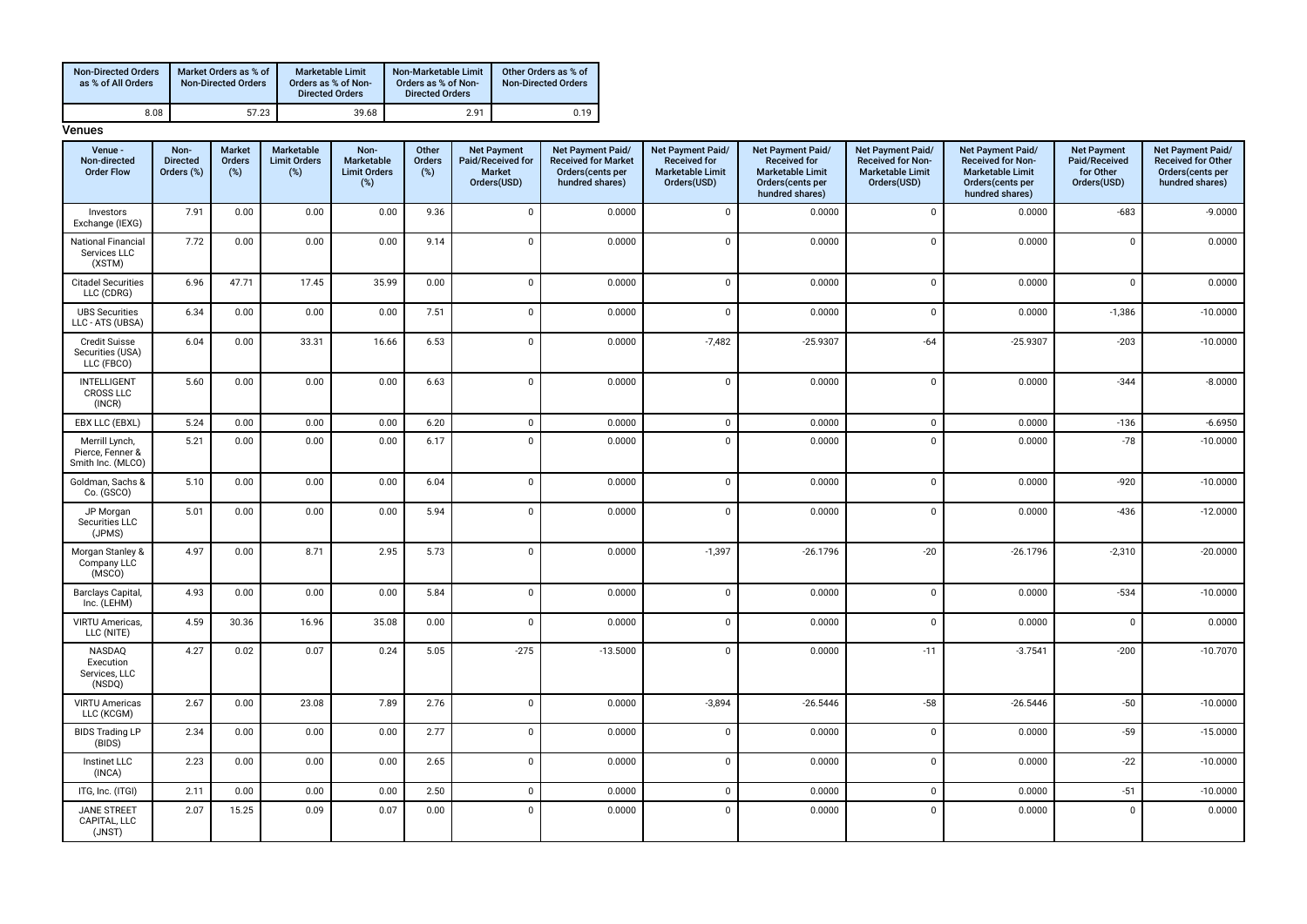### Investors Exchange (IEXG):

NFS may be charged fees or receive rebates for orders executed on specific equities exchanges. Fees and rebates are set by exchange rules, subject to SEC approval, and are non-negotiable.

Visit exchange websites directly for detailed price lists: https://exchange.iex.io/resources/trading/fee-schedule/

Orders to each venue are classified according to the parameters of the child order routed to the venue, not the parent order. For example, a customer market order routed to an ATS as a mid-point peg order will be classifie

### National Financial Services LLC (XSTM):

Orders may be routed to NFS's Alternative Trading System, CrossStream. NFS is not charged an explicit fee for orders executed in CrossStream but may receive a trading commission from the contra-side party against which the Orders to each venue are classified according to the parameters of the child order routed to the venue, not the parent order. For example, a customer market order routed to an ATS as a mid-point peg order will be classifie

### Citadel Securities LLC (CDRG):

Orders to each venue are classified according to the parameters of the child order routed to the venue, not the parent order. For example, a customer market order routed to an ATS as a mid-point peg order will be classifie

### UBS Securities LLC - ATS (UBSA):

NFS may be charged fees for orders executed in Alternative Trading Systems. These fees are agreed upon between NFS and the Alternative Trading Systems or directly set by the Alternative Trading Systems or directly set by t Orders to each venue are classified according to the parameters of the child order routed to the venue, not the parent order. For example, a customer market order routed to an ATS as a mid-point peg order will be classifie

### Credit Suisse Securities (USA) LLC (FBCO):

NFS may be charged fees for orders executed in Alternative Trading Systems. These fees are agreed upon between NFS and the Alternative Trading Systems or directly set by the Alternative Trading Systems or directly set by t NFS may route orders for additional routing to Credit Suisse Securities (USA) LLC, Morgan Stanley & Co. LLC, and VIRTU Americas LLC. Orders routed further by Credit Suisse Securities (USA) LLC are sent to exchanges which incur fees and rebates based on the exchange rules, subject to SEC approval, and are non-negotiable. Execution fees and rebates incurred by Credit Suisse Securities (USA) LLC for routing these orders are passed back to NFS plus an additional router fee. Orders to each venue are classified according to the parameters of the child order routed to the venue, not the parent order. For example, a customer market order routed to an ATS as a mid-point peg order will be classifie

### INTELLIGENT CROSS LLC (INCR):

NFS may be charged fees for orders executed in Alternative Trading Systems. These fees are agreed upon between NFS and the Alternative Trading Systems or directly set by the Alternative Trading Systems or directly set by t Orders to each venue are classified according to the parameters of the child order routed to the venue, not the parent order. For example, a customer market order routed to an ATS as a mid-point peg order will be classifie

### EBX LLC (EBXL):

NFS may be charged fees for orders executed in Alternative Trading Systems. These fees are agreed upon between NFS and the Alternative Trading Systems or directly set by the Alternative Trading Systems. Orders may be routed through EBX LLC in which NFS or its affiliates have an interest. Orders to each venue are classified according to the parameters of the child order routed to the venue, not the parent order. For example, a customer market order routed to an ATS as a mid-point peg order will be classifie

### Merrill Lynch, Pierce, Fenner & Smith Inc. (MLCO):

NFS may be charged fees for orders executed in Alternative Trading Systems. These fees are agreed upon between NFS and the Alternative Trading Systems or directly set by the Alternative Trading Systems or directly set by t Orders to each venue are classified according to the parameters of the child order routed to the venue, not the parent order. For example, a customer market order routed to an ATS as a mid-point peg order will be classifie

### Goldman, Sachs & Co. (GSCO):

NFS may be charged fees for orders executed in Alternative Trading Systems. These fees are agreed upon between NFS and the Alternative Trading Systems or directly set by the Alternative Trading Systems or directly set by t Orders to each venue are classified according to the parameters of the child order routed to the venue, not the parent order. For example, a customer market order routed to an ATS as a mid-point peg order will be classifie

### JP Morgan Securities LLC (JPMS):

NFS may be charged fees for orders executed in Alternative Trading Systems. These fees are agreed upon between NFS and the Alternative Trading Systems or directly set by the Alternative Trading Systems. The sach venue are classified according to the narameters of the child order routed to the yenue pot the parent order. For example a customer market order routed to an ATS as a mid-point peg order will be classified as "Ot

### Morgan Stanley & Company LLC (MSCO):

NFS may be charged fees for orders executed in Alternative Trading Systems. These fees are agreed upon between NFS and the Alternative Trading Systems or directly set by the Alternative Trading Systems or directly set by t NFS may route orders for additional routing to Credit Suisse Securities (USA) LLC, Morgan Stanley & Co. LLC, and VIRTU Americas LLC. Orders routed further by Morgan Stanley & Co. LLC are sent to exchanges which incur fees and rebates based on the exchange rules, subject to SEC approval, and are non-negotiable. Execution fees and rebates incurred by Morgan Stanley & Co. LLC for routing these orders are passed back to NFS plus an additional router fee. Orders to each venue are classified according to the parameters of the child order routed to the venue, not the parent order. For example, a customer market order routed to an ATS as a mid-point peg order will be classifie

### Barclays Capital, Inc. (LEHM):

NFS may be charged fees for orders executed in Alternative Trading Systems. These fees are agreed upon between NFS and the Alternative Trading Systems or directly set by the Alternative Trading Systems. Orders to each venue are classified according to the parameters of the child order routed to the venue, not the parent order. For example, a customer market order routed to an ATS as a mid-point peg order will be classifie

### VIRTU Americas, LLC (NITE):

Orders to each venue are classified according to the parameters of the child order routed to the venue, not the parent order. For example, a customer market order routed to an ATS as a mid-point peg order will be classifie

### NASDAQ Execution Services, LLC (NSDQ):

NFS may be charged fees or receive rebates for orders executed on specifc equities exchanges

Rebates are generally for limit orders required to be displayed on exchange per the SEC Limit Order Display Rule but may also include marketable orders executed on certain exchanges.

Economics associated with Market orders, Marketable Limit orders and Other orders may represent a variety of different interaction types on the exchange, including but not limited to: participating in the exchange's openin removing liquidity on the exchange. The per-share economics described on this report represent a mix of interactions on the exchange.

Fees and rebates are set by exchange rules, subject to SEC approval, and are non-negotiable. Visit exchange websites directly for detailed price lists: https://nasdaqtrader.com/Trader.aspx?id=PriceListTrading2

Orders to each venue are classified according to the parameters of the child order routed to the venue, not the parent order. For example, a customer market order routed to an ATS as a mid-point peg order will be classifie

VIRTU Americas LLC (KCGM):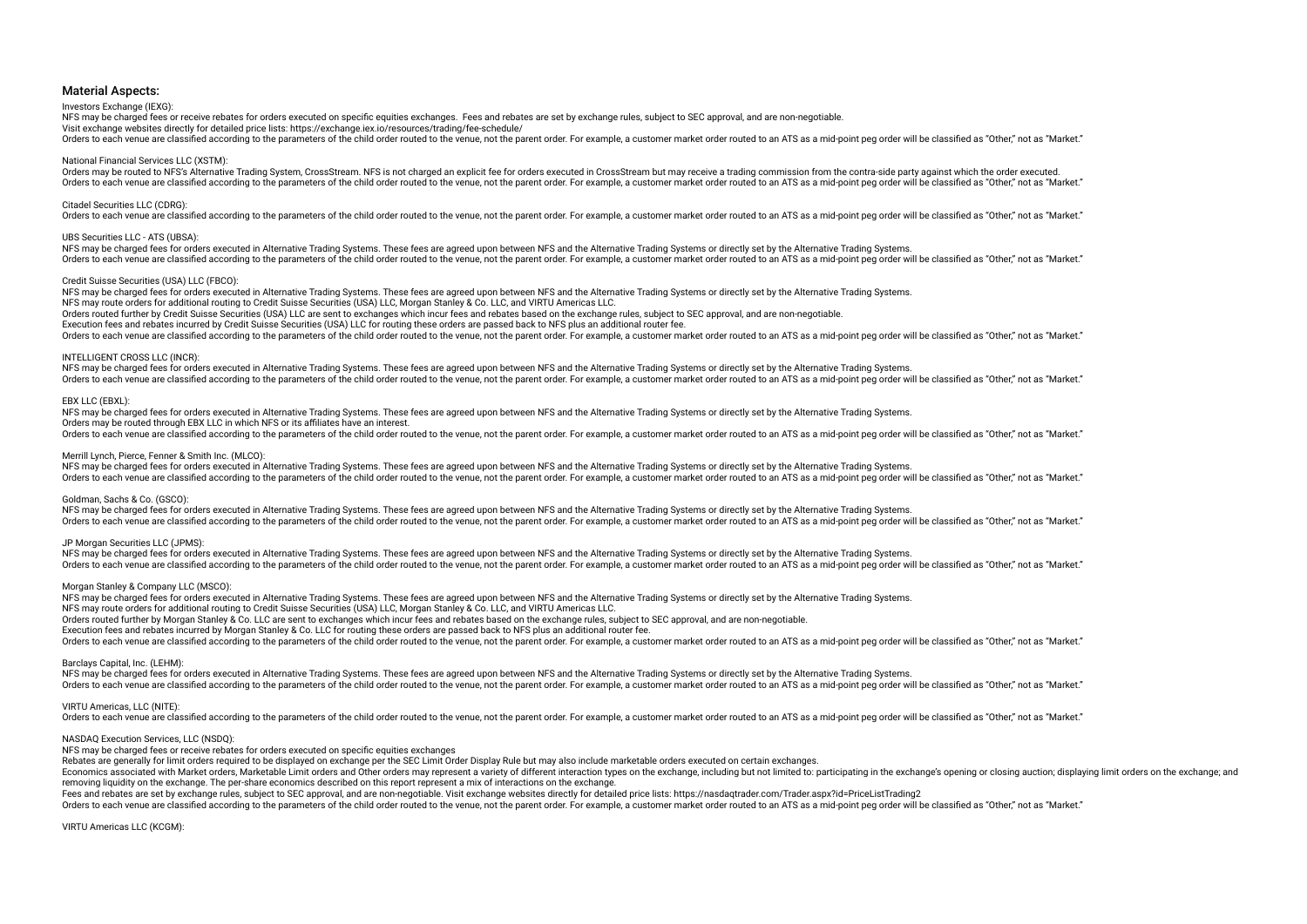Orders routed further by VIRTU Americas LLC are sent to exchanges which incur fees and rebates based on the exchange rules, subject to SEC approval, and are non-negotiable.

Execution fees and rebates incurred by VIRTU Americas LLC for routing these orders are passed back to NFS plus an additional router fee.

Orders to each venue are classified according to the parameters of the child order routed to the venue, not the parent order. For example, a customer market order routed to an ATS as a mid-point peg order will be classifie

BIDS Trading LP (BIDS):

NFS may be charged fees for orders executed in Alternative Trading Systems. These fees are agreed upon between NFS and the Alternative Trading Systems or directly set by the Alternative Trading Systems or directly set by t NFS is charged fees by BIDS Trading LP on a tiered price schedule based on volume thresholds.

Orders to each venue are classified according to the parameters of the child order routed to the venue, not the parent order. For example, a customer market order routed to an ATS as a mid-point peg order will be classifie

### Instinet LLC (INCA):

nexerce to the charged fees for orders executed in Alternative Trading Systems. These fees are agreed upon between NFS and the Alternative Trading Systems or directly set by the Alternative Trading Systems or directly set Orders to each venue are classified according to the parameters of the child order routed to the venue, not the parent order. For example, a customer market order routed to an ATS as a mid-point peg order will be classifie

### ITG, Inc. (ITGI):

NFS may be charged fees for orders executed in Alternative Trading Systems. These fees are agreed upon between NFS and the Alternative Trading Systems or directly set by the Alternative Trading Systems. Orders to each venue are classified according to the parameters of the child order routed to the venue, not the parent order. For example, a customer market order routed to an ATS as a mid-point peg order will be classifie

### JANE STREET CAPITAL, LLC (JNST):

orders to each venue are classified according to the parameters of the child order routed to the venue, not the parent order. For example, a customer market order routed to an ATS as a mid-point peg order will be classifie

## September 2021

## Non-S&P 500 Stocks

Summary

| <b>Non-Directed Orders</b><br>as % of All Orders | Market Orders as % of<br><b>Non-Directed Orders</b> | <b>Marketable Limit</b><br>Orders as % of Non-<br><b>Directed Orders</b> | Non-Marketable Limit<br>Orders as % of Non-<br><b>Directed Orders</b> | Other Orders as % of<br><b>Non-Directed Orders</b> |
|--------------------------------------------------|-----------------------------------------------------|--------------------------------------------------------------------------|-----------------------------------------------------------------------|----------------------------------------------------|
| 8.58                                             | 17.73                                               | 58.37                                                                    | 22.56                                                                 | 1.34                                               |

| Venue -<br>Non-directed<br><b>Order Flow</b>           | Non-<br><b>Directed</b><br>Orders (%) | <b>Market</b><br>Orders<br>(%) | Marketable<br><b>Limit Orders</b><br>(%) | Non-<br>Marketable<br><b>Limit Orders</b><br>(%) | Other<br>Orders<br>(%) | <b>Net Payment</b><br>Paid/Received for<br><b>Market</b><br>Orders(USD) | <b>Net Payment Paid/</b><br><b>Received for Market</b><br>Orders(cents per<br>hundred shares) | <b>Net Payment Paid/</b><br><b>Received for</b><br><b>Marketable Limit</b><br>Orders(USD) | Net Payment Paid/<br><b>Received for</b><br><b>Marketable Limit</b><br>Orders(cents per<br>hundred shares) | Net Payment Paid/<br><b>Received for Non-</b><br><b>Marketable Limit</b><br>Orders(USD) | <b>Net Payment Paid/</b><br><b>Received for Non-</b><br><b>Marketable Limit</b><br>Orders(cents per<br>hundred shares) | <b>Net Payment</b><br>Paid/Received<br>for Other<br>Orders(USD) | Net Payment Paid/<br><b>Received for Other</b><br>Orders (cents per<br>hundred shares) |
|--------------------------------------------------------|---------------------------------------|--------------------------------|------------------------------------------|--------------------------------------------------|------------------------|-------------------------------------------------------------------------|-----------------------------------------------------------------------------------------------|-------------------------------------------------------------------------------------------|------------------------------------------------------------------------------------------------------------|-----------------------------------------------------------------------------------------|------------------------------------------------------------------------------------------------------------------------|-----------------------------------------------------------------|----------------------------------------------------------------------------------------|
| Investors<br>Exchange (IEXG)                           | 7.59                                  | 0.00                           | 0.00                                     | 0.00                                             | 7.83                   |                                                                         | 0.0000                                                                                        |                                                                                           | 0.0000                                                                                                     |                                                                                         | 0.0000                                                                                                                 | $-1,443$                                                        | $-9.0000$                                                                              |
| NASDAQ<br>Execution<br>Services, LLC<br>(NSDQ)         | 7.13                                  | 0.07                           | 0.14                                     | 1.02                                             | 7.35                   | $-561$                                                                  | $-13.4941$                                                                                    | $-39$                                                                                     | $-5.6878$                                                                                                  | 17                                                                                      | 1.9847                                                                                                                 | $-907$                                                          | $-15.4430$                                                                             |
| <b>National Financial</b><br>Services LLC<br>(XSTM)    | 6.69                                  | 0.00                           | 0.00                                     | 0.00                                             | 6.91                   |                                                                         | 0.0000                                                                                        |                                                                                           | 0.0000                                                                                                     |                                                                                         | 0.0000                                                                                                                 | $\Omega$                                                        | 0.0000                                                                                 |
| <b>Credit Suisse</b><br>Securities (USA)<br>LLC (FBCO) | 6.04                                  | 0.00                           | 11.83                                    | 5.47                                             | 6.12                   |                                                                         | 0.0000                                                                                        | $-11,376$                                                                                 | $-25.9307$                                                                                                 | $-155$                                                                                  | $-25.9307$                                                                                                             | $-603$                                                          | $-10.0000$                                                                             |
| <b>INTELLIGENT</b><br><b>CROSS LLC</b><br>(INCR)       | 6.02                                  | 0.00                           | 0.00                                     | 0.00                                             | 6.21                   |                                                                         | 0.0000                                                                                        |                                                                                           | 0.0000                                                                                                     |                                                                                         | 0.0000                                                                                                                 | $-1,014$                                                        | $-8.0000$                                                                              |
| EBX LLC (EBXL)                                         | 5.78                                  | 0.00                           | 0.00                                     | 0.00                                             | 5.96                   |                                                                         | 0.0000                                                                                        |                                                                                           | 0.0000                                                                                                     |                                                                                         | 0.0000                                                                                                                 | $-384$                                                          | $-6.6336$                                                                              |
| Morgan Stanley &<br>Company LLC<br>(MSCO)              | 5.77                                  | 0.00                           | 3.94                                     | 1.48                                             | 5.92                   |                                                                         | 0.0000                                                                                        | $-3,320$                                                                                  | $-26.1796$                                                                                                 | -9                                                                                      | $-26.1796$                                                                                                             | $-4,827$                                                        | $-20.0000$                                                                             |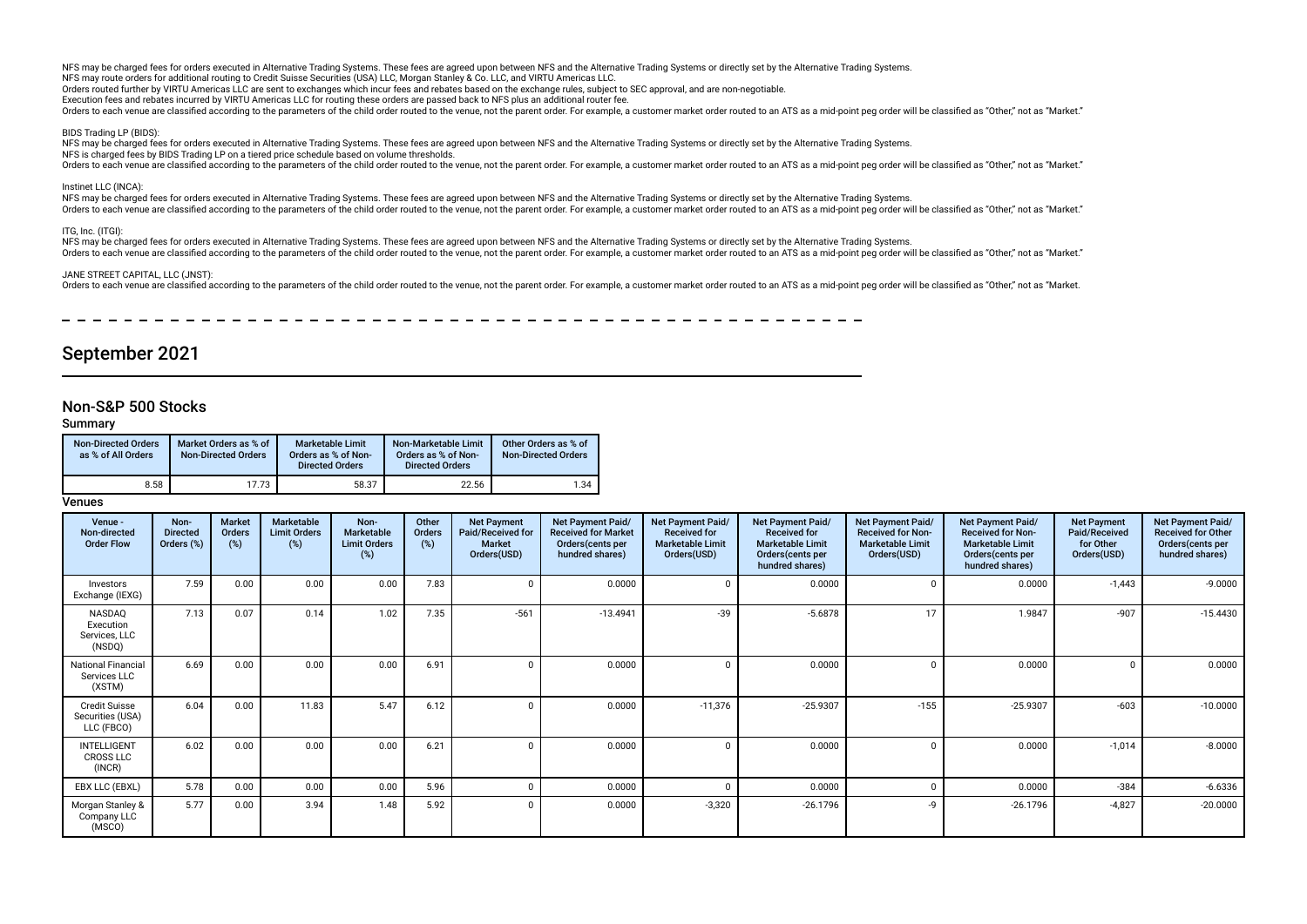| Venue -<br>Non-directed<br><b>Order Flow</b>            | Non-<br><b>Directed</b><br>Orders (%) | <b>Market</b><br>Orders<br>(%) | Marketable<br><b>Limit Orders</b><br>(%) | Non-<br><b>Marketable</b><br><b>Limit Orders</b><br>(%) | Other<br><b>Orders</b><br>(%) | <b>Net Payment</b><br>Paid/Received for<br>Market<br>Orders(USD) | Net Payment Paid/<br><b>Received for Market</b><br>Orders(cents per<br>hundred shares) | Net Payment Paid/<br><b>Received for</b><br><b>Marketable Limit</b><br>Orders(USD) | Net Payment Paid/<br><b>Received for</b><br><b>Marketable Limit</b><br>Orders(cents per<br>hundred shares) | Net Payment Paid/<br>Received for Non-<br><b>Marketable Limit</b><br>Orders(USD) | Net Payment Paid/<br>Received for Non-<br><b>Marketable Limit</b><br>Orders(cents per<br>hundred shares) | <b>Net Payment</b><br>Paid/Received<br>for Other<br>Orders(USD) | Net Payment Paid/<br>Received for Other<br>Orders(cents per<br>hundred shares) |
|---------------------------------------------------------|---------------------------------------|--------------------------------|------------------------------------------|---------------------------------------------------------|-------------------------------|------------------------------------------------------------------|----------------------------------------------------------------------------------------|------------------------------------------------------------------------------------|------------------------------------------------------------------------------------------------------------|----------------------------------------------------------------------------------|----------------------------------------------------------------------------------------------------------|-----------------------------------------------------------------|--------------------------------------------------------------------------------|
| Merrill Lynch,<br>Pierce, Fenner &<br>Smith Inc. (MLCO) | 5.74                                  | 0.00                           | 0.00                                     | 0.00                                                    | 5.92                          | $\Omega$                                                         | 0.0000                                                                                 | $\mathbf{0}$                                                                       | 0.0000                                                                                                     | $\mathbf 0$                                                                      | 0.0000                                                                                                   | $-235$                                                          | $-10.0000$                                                                     |
| JP Morgan<br>Securities LLC<br>(JPMS)                   | 5.48                                  | 0.00                           | 0.00                                     | 0.00                                                    | 5.65                          | $\Omega$                                                         | 0.0000                                                                                 | $\mathbf 0$                                                                        | 0.0000                                                                                                     | $\Omega$                                                                         | 0.0000                                                                                                   | $-1,111$                                                        | $-12.0000$                                                                     |
| <b>UBS Securities</b><br>LLC - ATS (UBSA)               | 5.43                                  | 0.00                           | 0.00                                     | 0.00                                                    | 5.60                          | $\Omega$                                                         | 0.0000                                                                                 | $\Omega$                                                                           | 0.0000                                                                                                     | $\Omega$                                                                         | 0.0000                                                                                                   | $-2,954$                                                        | $-10.0000$                                                                     |
| Goldman, Sachs &<br>Co. (GSCO)                          | 5.29                                  | 0.00                           | 0.00                                     | 0.00                                                    | 5.46                          | $\Omega$                                                         | 0.0000                                                                                 | $\overline{0}$                                                                     | 0.0000                                                                                                     | $\Omega$                                                                         | 0.0000                                                                                                   | $-2,343$                                                        | $-10.0000$                                                                     |
| Barclays Capital,<br>Inc. (LEHM)                        | 3.68                                  | 0.00                           | 0.00                                     | 0.00                                                    | 3.80                          | $\Omega$                                                         | 0.0000                                                                                 | $\Omega$                                                                           | 0.0000                                                                                                     | $\Omega$                                                                         | 0.0000                                                                                                   | $-1,359$                                                        | $-10.0000$                                                                     |
| <b>VIRTU Americas</b><br>LLC (KCGM)                     | 2.32                                  | 0.00                           | 10.82                                    | 4.24                                                    | 2.29                          | $\Omega$                                                         | 0.0000                                                                                 | $-10,329$                                                                          | $-26.5446$                                                                                                 | $-113$                                                                           | $-26.5446$                                                                                               | $-111$                                                          | $-10.0000$                                                                     |
| <b>BIDS Trading LP</b><br>(BIDS)                        | 2.26                                  | 0.00                           | 0.00                                     | 0.00                                                    | 2.33                          | $\Omega$                                                         | 0.0000                                                                                 | $\Omega$                                                                           | 0.0000                                                                                                     | $\Omega$                                                                         | 0.0000                                                                                                   | $-187$                                                          | $-15.0000$                                                                     |
| Instinet LLC<br>(INCA)                                  | 2.17                                  | 0.00                           | 0.00                                     | 0.00                                                    | 2.23                          | $\Omega$                                                         | 0.0000                                                                                 | $\Omega$                                                                           | 0.0000                                                                                                     | $\Omega$                                                                         | 0.0000                                                                                                   | $-46$                                                           | $-10.0000$                                                                     |
| Cboe EDGX US<br><b>Equities Exchange</b><br>(EDGX)      | 2.16                                  | 0.00                           | 0.11                                     | 1.41                                                    | 2.22                          | $\Omega$                                                         | 0.0000                                                                                 | $\Omega$                                                                           | 0.0000                                                                                                     | 138                                                                              | 9.6546                                                                                                   | $-188$                                                          | $-28.2422$                                                                     |
| <b>NYSE</b> Arca<br>(ARCA)                              | 2.16                                  | 0.00                           | 0.04                                     | 0.81                                                    | 2.23                          | $\Omega$                                                         | 0.0000                                                                                 | $\mathbf{0}$                                                                       | 0.0000                                                                                                     | $\Omega$                                                                         | 0.0000                                                                                                   | $-639$                                                          | $-25.6315$                                                                     |
| Cboe BZX U.S.<br><b>Equities Exchange</b><br>(BATS)     | 2.16                                  | 0.00                           | 0.04                                     | 1.78                                                    | 2.22                          | $\Omega$                                                         | 0.0000                                                                                 | $\Omega$                                                                           | 0.0000                                                                                                     | 1,151                                                                            | 16.8597                                                                                                  | $-147$                                                          | $-27.2837$                                                                     |
| Members<br>Exchange<br>(MEMX)                           | 2.16                                  | 0.00                           | 0.13                                     | 2.08                                                    | 2.22                          | $\Omega$                                                         | 0.0000                                                                                 | $\Omega$                                                                           | 0.0000                                                                                                     | $\overline{A}$                                                                   | 27.0651                                                                                                  | $-25$                                                           | $-28.0000$                                                                     |
| Cboe BYX U.S.<br><b>Equities Exchange</b><br>(YBAT)     | 2.15                                  | 0.00                           | 0.00                                     | 0.00                                                    | 2.22                          | $\Omega$                                                         | 0.0000                                                                                 | $\Omega$                                                                           | 0.0000                                                                                                     | $\Omega$                                                                         | 0.0000                                                                                                   | $\Omega$                                                        | 0.0000                                                                         |
| Cboe EDGA U.S.<br><b>Equities Exchange</b><br>(EDGA)    | 2.15                                  | 0.00                           | 0.00                                     | 0.01                                                    | 2.22                          | $\Omega$                                                         | 0.0000                                                                                 | $\mathbf{0}$                                                                       | 0.0000                                                                                                     | $\Omega$                                                                         | 0.0000                                                                                                   | $\Omega$                                                        | 0.0000                                                                         |

Investors Exchange (IEXG):

NFS may be charged fees or receive rebates for orders executed on specific equities exchanges. Fees and rebates are set by exchange rules, subject to SEC approval, and are non-negotiable.

Visit exchange websites directly for detailed price lists: https://exchange.iex.io/resources/trading/fee-schedule/

Orders to each venue are classified according to the parameters of the child order routed to the venue, not the parent order. For example, a customer market order routed to an ATS as a mid-point peq order will be classifie

NASDAQ Execution Services, LLC (NSDQ):

NFS may be charged fees or receive rebates for orders executed on specifc equities exchanges

Rebates are generally for limit orders required to be displayed on exchange per the SEC Limit Order Display Rule but may also include marketable orders executed on certain exchanges.

Economics associated with Market orders, Marketable Limit orders and Other orders may represent a variety of different interaction types on the exchange, including but not limited to: participating in the exchange's openin removing liquidity on the exchange. The per-share economics described on this report represent a mix of interactions on the exchange.

Fees and rebates are set by exchange rules, subject to SEC approval, and are non-negotiable. Visit exchange websites directly for detailed price lists: https://nasdaqtrader.com/Trader.aspx?id=PriceListTrading2

Orders to each venue are classified according to the parameters of the child order routed to the venue, not the parent order. For example, a customer market order routed to an ATS as a mid-point peg order will be classifie

National Financial Services LLC (XSTM):

Orders may be routed to NFS's Alternative Trading System, CrossStream. NFS is not charged an explicit fee for orders executed in CrossStream but may receive a trading commission from the contra-side party against which the Orders to each venue are classified according to the parameters of the child order routed to the venue, not the parent order. For example, a customer market order routed to an ATS as a mid-point peg order will be classifie

Credit Suisse Securities (USA) LLC (FBCO):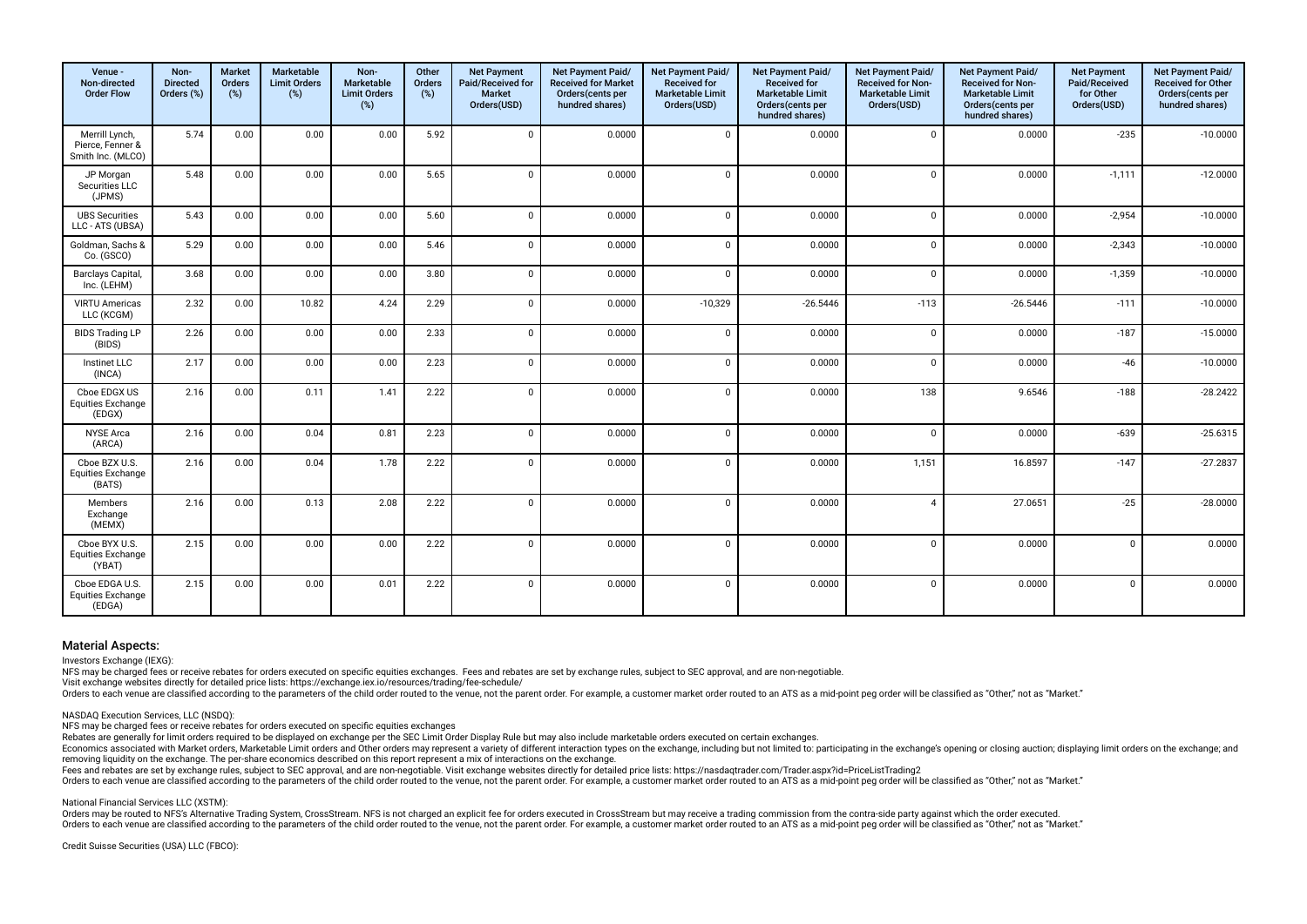Orders routed further by Credit Suisse Securities (USA) LLC are sent to exchanges which incur fees and rebates based on the exchange rules, subject to SEC approval, and are non-negotiable. Execution fees and rebates incurred by Credit Suisse Securities (USA) LLC for routing these orders are passed back to NFS plus an additional router fee.

Orders to each venue are classified according to the parameters of the child order routed to the venue, not the parent order. For example, a customer market order routed to an ATS as a mid-point peg order will be classifie

### INTELLIGENT CROSS LLC (INCR):

NFS may be charged fees for orders executed in Alternative Trading Systems. These fees are agreed upon between NFS and the Alternative Trading Systems or directly set by the Alternative Trading Systems. Orders to each venue are classified according to the parameters of the child order routed to the venue, not the parent order. For example, a customer market order routed to an ATS as a mid-point peg order will be classifie

### EBX LLC (EBXL):

NFS may be charged fees for orders executed in Alternative Trading Systems. These fees are agreed upon between NFS and the Alternative Trading Systems or directly set by the Alternative Trading Systems. Orders may be routed through EBX LLC in which NFS or its afliates have an interest.

Orders to each venue are classified according to the parameters of the child order routed to the venue, not the parent order. For example, a customer market order routed to an ATS as a mid-point peg order will be classifie

### Morgan Stanley & Company LLC (MSCO):

NFS may be charged fees for orders executed in Alternative Trading Systems. These fees are agreed upon between NFS and the Alternative Trading Systems or directly set by the Alternative Trading Systems or directly set by t

NFS may route orders for additional routing to Credit Suisse Securities (USA) LLC, Morgan Stanley & Co. LLC, and VIRTU Americas LLC.

Orders routed further by Morgan Stanley & Co. LLC are sent to exchanges which incur fees and rebates based on the exchange rules, subject to SEC approval, and are non-negotiable.

Execution fees and rebates incurred by Morgan Stanley & Co. LLC for routing these orders are passed back to NFS plus an additional router fee.

Orders to each venue are classified according to the parameters of the child order routed to the venue, not the parent order. For example, a customer market order routed to an ATS as a mid-point peq order will be classifie

### Merrill Lynch, Pierce, Fenner & Smith Inc. (MLCO):

NFS may be charged fees for orders executed in Alternative Trading Systems. These fees are agreed upon between NFS and the Alternative Trading Systems or directly set by the Alternative Trading Systems or directly set by t Orders to each venue are classified according to the parameters of the child order routed to the venue, not the parent order. For example, a customer market order routed to an ATS as a mid-point peg order will be classifie

### JP Morgan Securities LLC (JPMS):

NFS may be charged fees for orders executed in Alternative Trading Systems. These fees are agreed upon between NFS and the Alternative Trading Systems or directly set by the Alternative Trading Systems. Orders to each venue are classified according to the parameters of the child order routed to the venue, not the parent order. For example, a customer market order routed to an ATS as a mid-point peg order will be classifie

### UBS Securities LLC - ATS (UBSA):

NFS may be charged fees for orders executed in Alternative Trading Systems. These fees are agreed upon between NFS and the Alternative Trading Systems or directly set by the Alternative Trading Systems or directly set by t Orders to each venue are classified according to the parameters of the child order routed to the venue, not the parent order. For example, a customer market order routed to an ATS as a mid-point peg order will be classifie

### Goldman, Sachs & Co. (GSCO):

NFS may be charged fees for orders executed in Alternative Trading Systems. These fees are agreed upon between NFS and the Alternative Trading Systems or directly set by the Alternative Trading Systems or directly set by t The sach venue are classified according to the narameters of the child order routed to the yenue pot the parent order. For example a customer market order routed to an ATS as a mid-point peg order will be classified as "Ot

### Barclays Capital, Inc. (LEHM):

NFS may be charged fees for orders executed in Alternative Trading Systems. These fees are agreed upon between NFS and the Alternative Trading Systems or directly set by the Alternative Trading Systems. Orders to each venue are classified according to the parameters of the child order routed to the venue, not the parent order. For example, a customer market order routed to an ATS as a mid-point peg order will be classifie

### VIRTU Americas LLC (KCGM):

NFS may be charged fees for orders executed in Alternative Trading Systems. These fees are agreed upon between NFS and the Alternative Trading Systems or directly set by the Alternative Trading Systems. NFS may route orders for additional routing to Credit Suisse Securities (USA) LLC, Morgan Stanley & Co. LLC, and VIRTU Americas LLC. Orders routed further by VIRTU Americas LLC are sent to exchanges which incur fees and rebates based on the exchange rules, subject to SEC approval, and are non-negotiable. Execution fees and rebates incurred by VIRTU Americas LLC for routing these orders are passed back to NFS plus an additional router fee. Orders to each venue are classified according to the parameters of the child order routed to the venue, not the parent order. For example, a customer market order routed to an ATS as a mid-point peg order will be classifie

### BIDS Trading LP (BIDS):

NFS may be charged fees for orders executed in Alternative Trading Systems. These fees are agreed upon between NFS and the Alternative Trading Systems or directly set by the Alternative Trading Systems. NFS is charged fees by BIDS Trading LP on a tiered price schedule based on volume thresholds. Orders to each venue are classified according to the parameters of the child order routed to the venue, not the parent order. For example, a customer market order routed to an ATS as a mid-point peg order will be classifie

### Instinet LLC (INCA):

NFS may be charged fees for orders executed in Alternative Trading Systems. These fees are agreed upon between NFS and the Alternative Trading Systems or directly set by the Alternative Trading Systems. Orders to each venue are classified according to the parameters of the child order routed to the venue, not the parent order. For example, a customer market order routed to an ATS as a mid-point peg order will be classifie

### Cboe EDGX US Equities Exchange (EDGX):

NFS may be charged fees or receive rebates for orders executed on specifc equities exchanges

Rebates are generally for limit orders required to be displayed on exchange per the SEC Limit Order Display Rule but may also include marketable orders executed on certain exchanges.

Economics associated with Market orders, Marketable Limit orders and Other orders may represent a variety of different interaction types on the exchange, including but not limited to: participating in the exchange's openin removing liquidity on the exchange. The per-share economics described on this report represent a mix of interactions on the exchange.

Fees and rebates are set by exchange rules, subject to SEC approval, and are non-negotiable. Visit exchange websites directly for detailed price lists:

https://www.cboe.com/us/equities/membership/fee\_schedule/edgx/

Curies to each venue are classified according to the parameters of the child order routed to the yenue not the parent order. For example a customer market order routed to an ATS as a mid-point peo order will be classified

NYSE Arca (ARCA):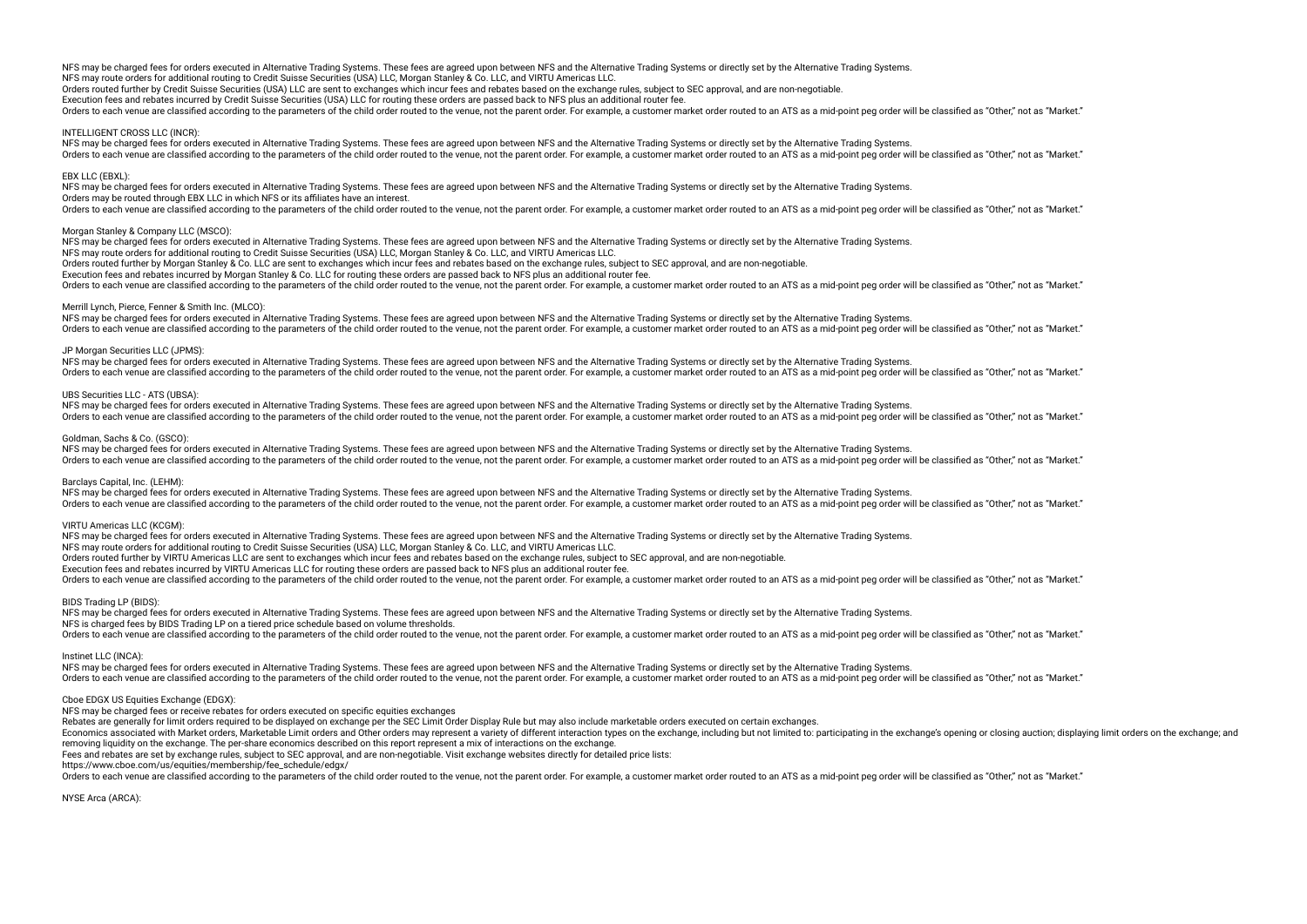NFS may be charged fees or receive rebates for orders executed on specifc equities exchanges

Rebates are generally for limit orders required to be displayed on exchange per the SEC Limit Order Display Rule but may also include marketable orders executed on certain exchanges.

Economics associated with Market orders, Marketable Limit orders and Other orders may represent a variety of different interaction types on the exchange, including but not limited to: participating in the exchange's openin removing liquidity on the exchange. The per-share economics described on this report represent a mix of interactions on the exchange.

Fees and rebates are set by exchange rules, subject to SEC approval, and are non-negotiable. Visit exchange websites directly for detailed price lists: https://www.nyse.com/publicdocs/nyse/markets/nyse-arca/NYSE\_Arca\_Marke

Orders to each venue are classified according to the parameters of the child order routed to the venue, not the parent order. For example, a customer market order routed to an ATS as a mid-point peg order will be classifie

Cboe BZX U.S. Equities Exchange (BATS):

NFS may be charged fees or receive rebates for orders executed on specifc equities exchanges

Rebates are generally for limit orders required to be displayed on exchange per the SEC Limit Order Display Rule but may also include marketable orders executed on certain exchanges.

Economics associated with Market orders, Marketable Limit orders and Other orders may represent a variety of different interaction types on the exchange, including but not limited to: participating in the exchange's openin removing liquidity on the exchange. The per-share economics described on this report represent a mix of interactions on the exchange.

Fees and rebates are set by exchange rules, subject to SEC approval, and are non-negotiable. Visit exchange websites directly for detailed price lists:

https://www.cboe.com/us/equities/membership/fee\_schedule/bzx/

Orders to each venue are classified according to the parameters of the child order routed to the venue, not the parent order. For example, a customer market order routed to an ATS as a mid-point peg order will be classifie

Members Exchange (MEMX):

NFS may be charged fees or receive rebates for orders executed on specifc equities exchanges

Rebates are generally for limit orders required to be displayed on exchange per the SEC Limit Order Display Rule but may also include marketable orders executed on certain exchanges.

Economics associated with Market orders, Marketable Limit orders and Other orders may represent a variety of different interaction types on the exchange, including but not limited to: participating in the exchange's openin removing liquidity on the exchange. The per-share economics described on this report represent a mix of interactions on the exchange.

Fees and rebates are set by exchange rules, subject to SEC approval, and are non-negotiable. Visit exchange websites directly for detailed price lists: https://info.memxtrading.com/fee-schedule/

Orders to each venue are classified according to the parameters of the child order routed to the venue, not the parent order. For example, a customer market order routed to an ATS as a mid-point peg order will be classifie

### Cboe BYX U.S. Equities Exchange (YBAT):

NFS may be charged fees or receive rebates for orders executed on specifc equities exchanges

NFS orders sent to Cboe BYX U.S. Equities Exchange usually interact in ways that do not incur economics including but not limited to: removing non-displayed orders or removing mid-point peg liquidity

Fees and rebates are set by exchange rules, subject to SEC approval, and are non-negotiable. Visit exchange websites directly for detailed price lists:

https://www.cboe.com/us/equities/membership/fee\_schedule/byx/

Orders to each venue are classified according to the parameters of the child order routed to the venue, not the parent order. For example, a customer market order routed to an ATS as a mid-point peg order will be classifie

### Cboe EDGA U.S. Equities Exchange (EDGA):

NFS may be charged fees or receive rebates for orders executed on specific equities exchanges

NFS orders sent to Cboe EDGA US Equities Exchange usually interact in ways that do not incur economics including but not limited to: removing non-displayed orders or removing mid-point peg liquidity

Fees and rebates are set by exchange rules, subject to SEC approval, and are non-negotiable. Visit exchange websites directly for detailed price lists:

https://www.cboe.com/us/equities/membership/fee\_schedule/edga/

The parameters of the child order routed to the way and the Child order to the very the child order routed to the yenue pot the parent order. For example a customer market order routed to an ATS as a mid-point peq order wi

## September 2021

### **Options**

### **Summary**

| <b>Non-Directed Orders</b><br>as % of All Orders | Market Orders as % of<br><b>Non-Directed Orders</b> | <b>Marketable Limit</b><br>Orders as % of Non-<br><b>Directed Orders</b> | Non-Marketable Limit<br>Orders as % of Non-<br><b>Directed Orders</b> | Other Orders as % of<br><b>Non-Directed Orders</b> |
|--------------------------------------------------|-----------------------------------------------------|--------------------------------------------------------------------------|-----------------------------------------------------------------------|----------------------------------------------------|
| 97.38                                            | 0.00                                                | 0.00                                                                     | 0.00                                                                  | 100.00                                             |

| Venue -<br>Non-directed<br><b>Order Flow</b> | Non-<br><b>Directed</b><br>Orders (%) | <b>Market</b><br>Orders<br>(%) | Marketable<br><b>Limit Orders</b><br>(%) | Non-<br><b>Marketable</b><br><b>Limit Orders</b><br>(%) | Other<br>Orders<br>(%) | <b>Net Payment</b><br>Paid/Received for<br>Market<br>Orders(USD) | <b>Net Payment Paid/</b><br><b>Received for Market</b><br>Orders (cents per<br>hundred shares) | Net Payment Paid/<br><b>Received for</b><br><b>Marketable Limit</b><br>Orders(USD) | Net Payment Paid/<br><b>Received for</b><br><b>Marketable Limit</b><br>Orders (cents per<br>hundred shares) | Net Payment Paid/<br><b>Received for Non-</b><br><b>Marketable Limit</b><br>Orders(USD) | Net Payment Paid/<br><b>Received for Non-</b><br><b>Marketable Limit</b><br>Orders(cents per<br>hundred shares) | <b>Net Payment</b><br>Paid/Received for<br>Other<br>Orders(USD) | Net Payment Paid/<br><b>Received for Other</b><br>Orders (cents per<br>hundred shares) |
|----------------------------------------------|---------------------------------------|--------------------------------|------------------------------------------|---------------------------------------------------------|------------------------|------------------------------------------------------------------|------------------------------------------------------------------------------------------------|------------------------------------------------------------------------------------|-------------------------------------------------------------------------------------------------------------|-----------------------------------------------------------------------------------------|-----------------------------------------------------------------------------------------------------------------|-----------------------------------------------------------------|----------------------------------------------------------------------------------------|
| <b>NYSE Arca</b><br>Options<br>(ARCA)        | 28.40                                 | 0.00                           | 0.00                                     | 0.00                                                    | 28.40                  |                                                                  | 0.0000                                                                                         |                                                                                    | 0.0000                                                                                                      |                                                                                         | 0.0000                                                                                                          | 5,230                                                           | 44.3700                                                                                |
| NASDAQ<br>Options<br>Market<br>(NSDQ)        | 20.80                                 | 0.00                           | 0.00                                     | 0.00                                                    | 20.80                  |                                                                  | 0.0000                                                                                         |                                                                                    | 0.0000                                                                                                      |                                                                                         | 0.0000                                                                                                          | 933                                                             | 18.3100                                                                                |